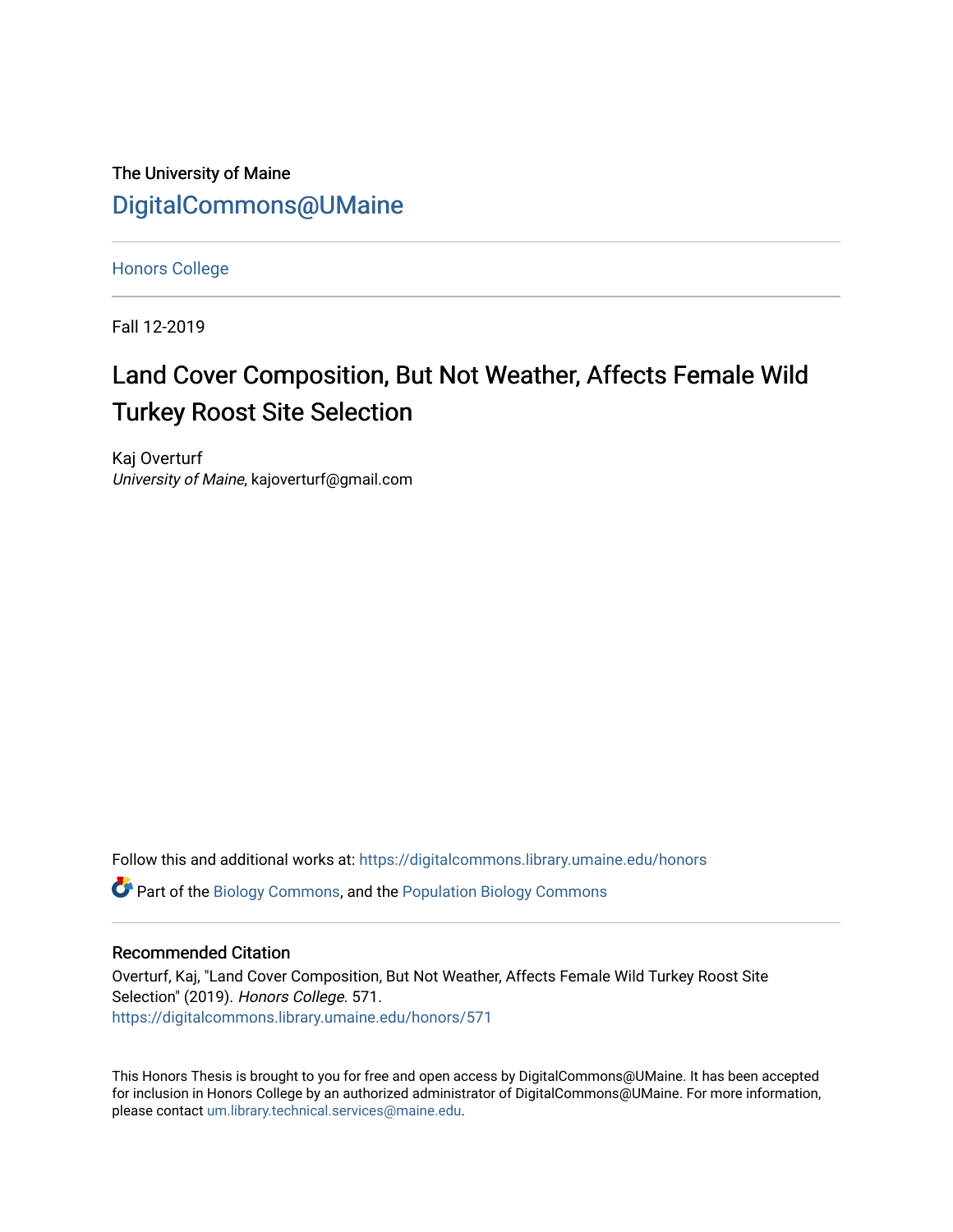# LAND COVER COMPOSITION, BUT NOT WEATHER, AFFECTS FEMALE WILD

# TURKEY ROOST SITE SELECTION

by

Kaj Overturf

Submitted in Partial Fulfillment of the Requirements for a degree with Honors (Biology and Wildlife Ecology)

The Honors College

University of Maine

December 2019

Advisory Committee:

Erik Blomberg, Associate Professor of Wildlife Ecology, Advisor François G. Amar, Professor of Chemistry and Dean, Honors College Amber Roth, Assistant Professor of Forest Wildlife Management Matthew Gonnerman, PhD Candidate, Wildlife, Fisheries and Conservation Biology Daniel Harrison, Professor of Wildlife Ecology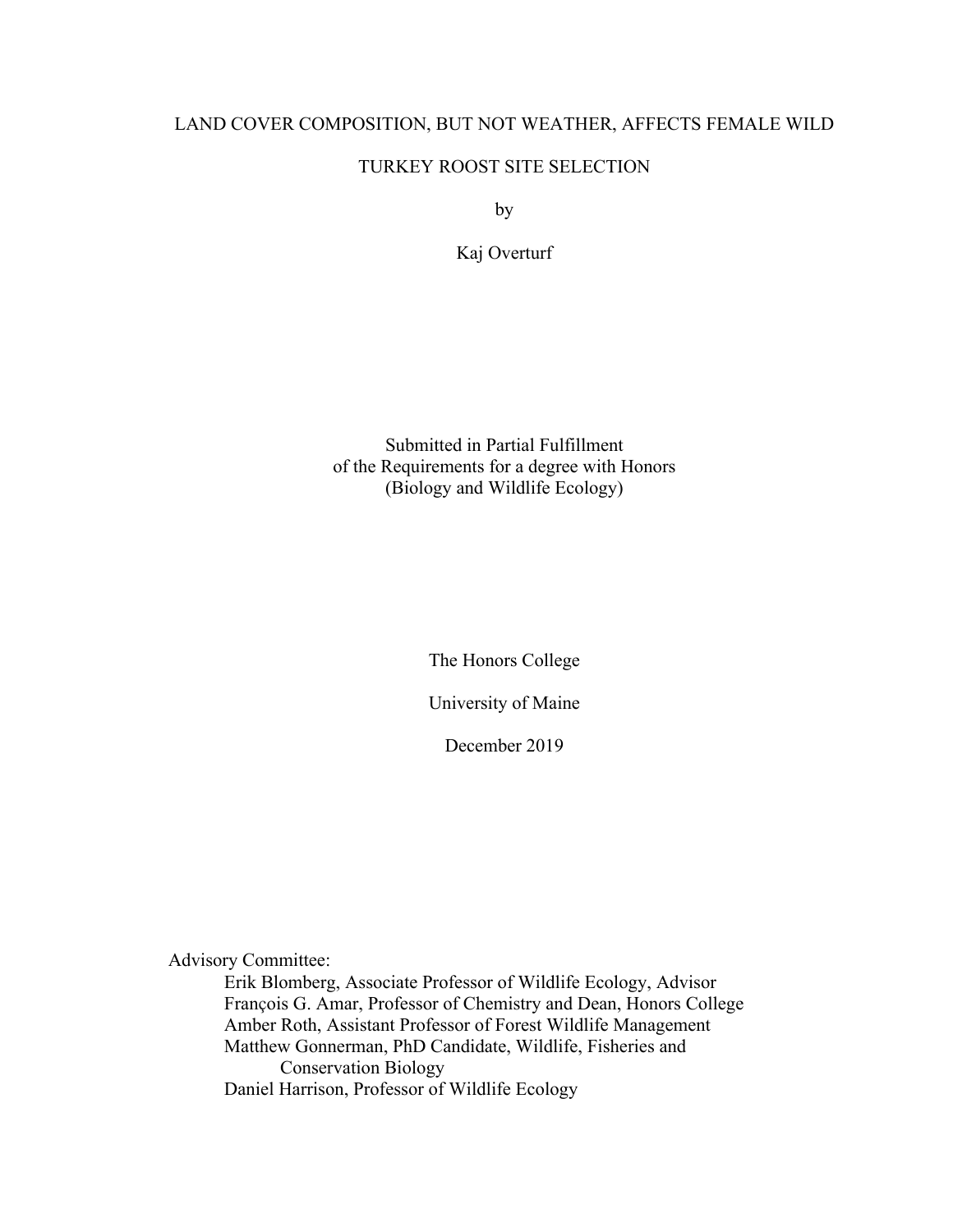#### **ABSTRACT**

Populations at a species' northern range extent are often presented with more challenges than those in more southern regions, given that winters are generally harsher, and the reproductive season is shorter in these northern regions. Wild turkeys (*Meleagris gallopavo*) are near their northern range limit in Maine, and there have been no studies that have researched turkey roosting here. Wild turkeys roost in trees at night, and we predicted that roost selection would be affected by changing weather conditions, particularly during winter when temperatures are expected to be coldest. We also predicted that land cover composition would affect roost site selection due to spatial variability in food availability. We captured and GPS-tagged wild turkeys in Penobscot County, Maine, to analyze their selection for four forest attributes during roosting: tree height, basal area, softwood percentage, and distance to forest edge. We also explored the potential for wind chill, precipitation, or land cover composition, particularly human development or agricultural land, to have moderating effects on selection. We used resource selection functions, implemented as generalized linear mixed models (GLMMs), to evaluate attributes of used versus available roost sites and considered interactions between weather and land cover. We found evidence to support selection across all habitat characteristics. The effects of wind chill and precipitation on roost site selection were not supported, while land cover effects were. Our results suggested that either a factor potentially linked to land cover that we did not consider, such as predation risk, has a greater effect on selection than weather, or that wild turkeys in our study area had access to sufficient food resources to not be forced to select primarily for thermal cover when roosting.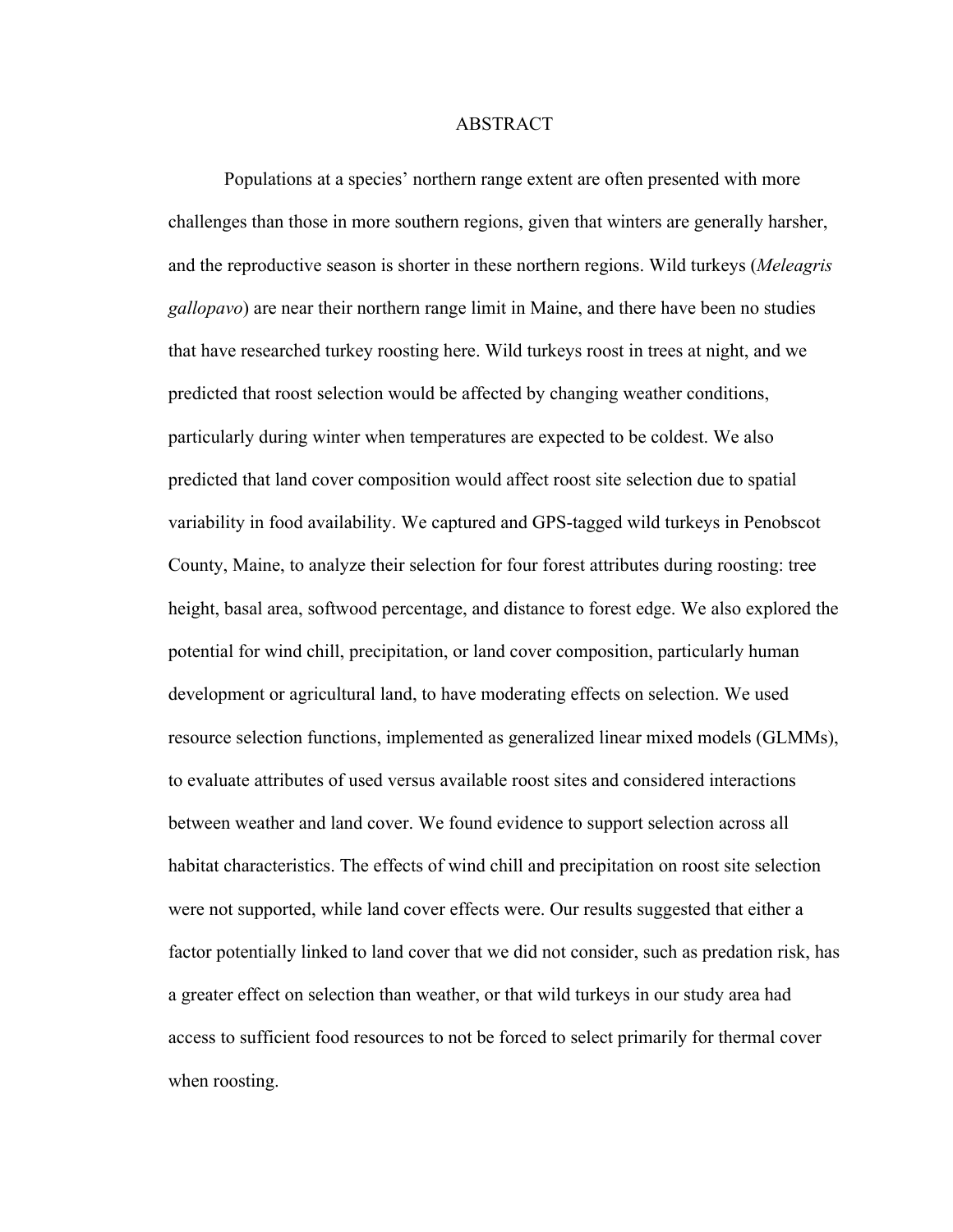#### ACKNOWLEDGMENTS

Financial support for this project was provided by the University of Maine Center for Undergraduate Research, the Maine Department of Inland Fisheries and Wildlife, the College of Natural Sciences Forestry and Agriculture at the University of Maine, and the National Wild Turkey Federation. I would like to thank the members of my committee: Dr. François Amar, Dr. Amber Roth, Dr. Daniel Harrison, and Matthew Gonnerman, for their help and insight on this project. I would also like to thank Dr. Edie Pratt Elwood and Dr. Danielle Levesque, who could not be present at the defense, but who provided past advice. I would like to thank my thesis advisor, Dr. Erik Blomberg for his mentorship throughout the thesis process. I would like to thank the departments and institutions that provided support and made this thesis possible: The Maine Department of Inland Fisheries and Wildlife, The Department of Wildlife, Fisheries, and Conservation Biology, and The Honors College at the University of Maine.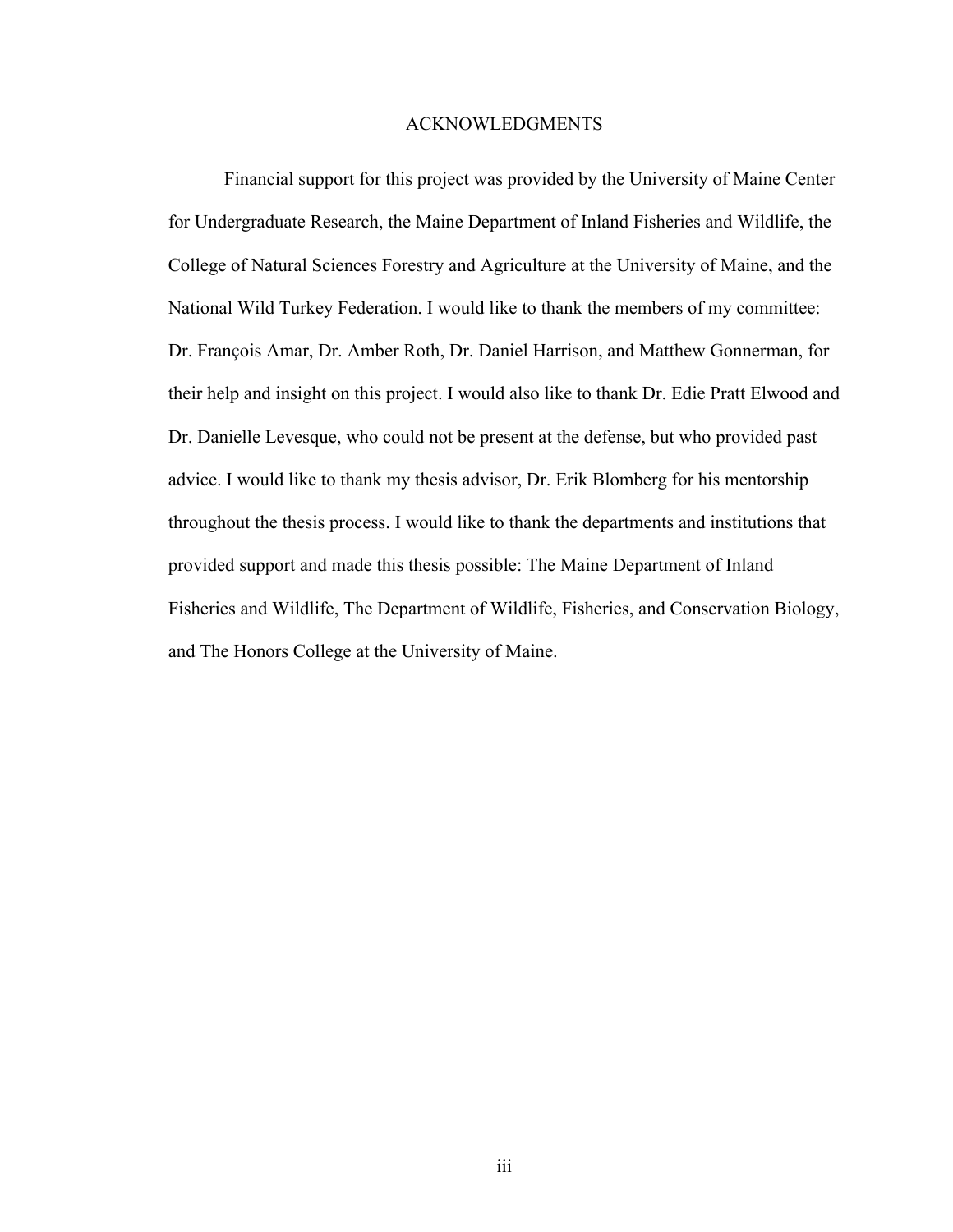# TABLE OF CONTENTS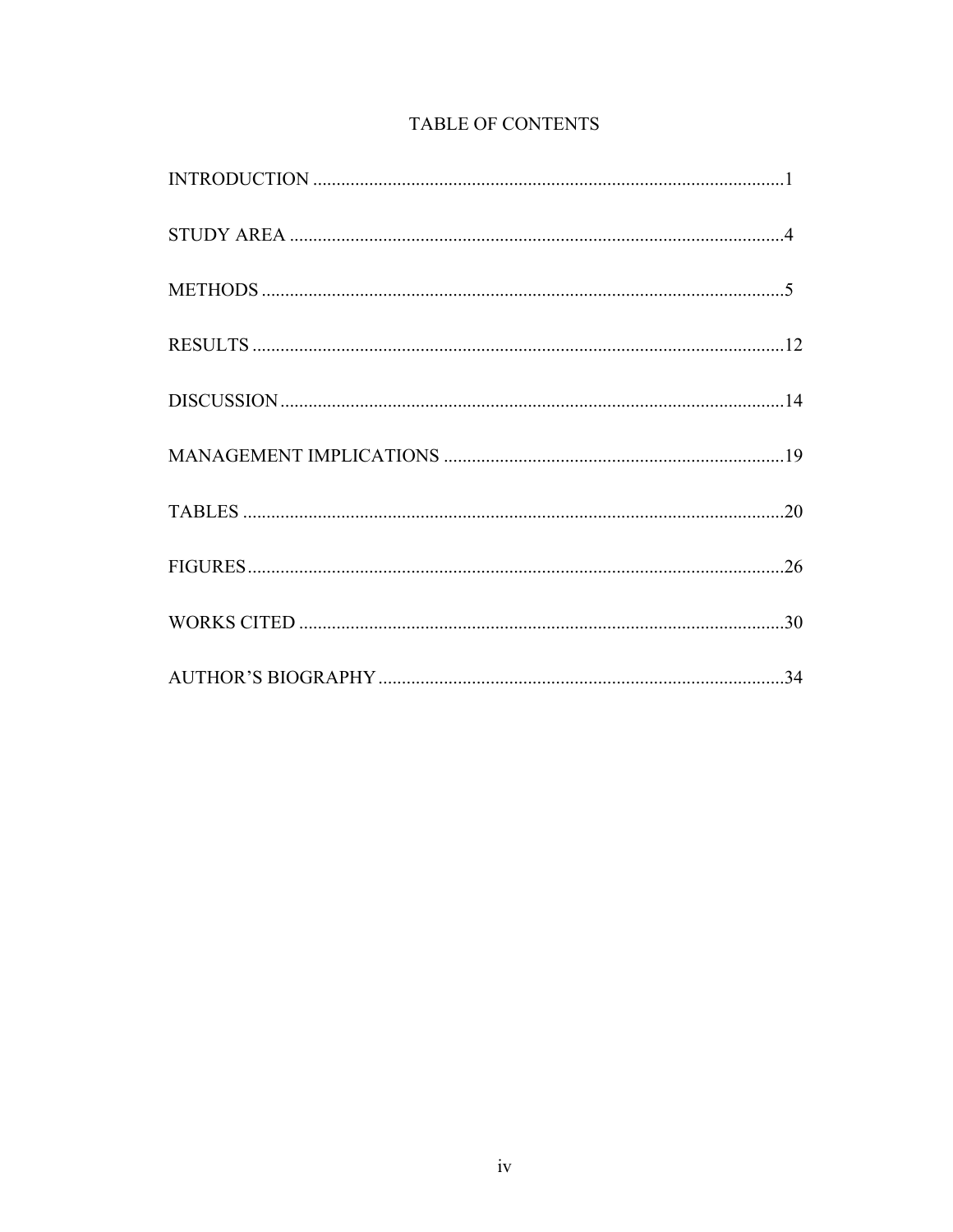# LIST OF TABLES AND FIGURES

**Table 1.** Correlation matrices for all weather variables: average wind speed (AWND), precipitation (PRCP), snow fall (SNOW), snow depth (SNWD), average temperature (TAVG), maximum temperature (TMAX), and minimum temperature (TMIN). Given high correlations among some variables  $(R>0.6)$ , only precipitation, average wind speed, and minimum temperature were used. Weather data were from the NOAA local climatological database for the Bangor International Airport during the winters of 2018 and 2019............................................................................................................................20 **Table 2.** Correlation matrices for all forest stand covariates: softwood percentage, basal area, height, and distance to the forest edge, as measured at wild turkey roost site locations and random locations located within wild turkey home ranges. Roost locations and home ranges were collected from GPS-marked wild turkeys monitored in central Maine during 2018 and 2019. R>0.6 indicates high correlation ......................................21 **Table 3.** Beta estimates, standard errors, and P-values for covariates in the final model (Table 4)............................................................................................................................22 **Table 4.** AICc, delta AICc, AICc weight, and cumulative AICc weight scores for all candidate models. The number of variables per model is represented by K. The best model for each covariate (height, basal area, softwood percentage, and distance to the forest edge) was included in a final model .......................................................................23 **Table 5.** Combined AICc weights for the four model types run, as well as the null model. ...........................................................................................................................................25 **Table 6.** Mean**,** Standard error (SD), 95% confidence intervals (95%), upper 95% confidence interval limits (Upper), and lower 95% confidence interval limits (Lower) for the four forest metrics analyzed: tree height, basal area, softwood percentage, and distance to forest edge compared between used roost sites and randomly generated points (Available). Roost locations and home ranges were collected from GPS-marked wild turkeys monitored in central Maine during 2018 and 2019..............................................25 **Figure 1.** Map of the study area. This study was conducted in Penobscot County, Maine, USA. Captures occurred in three study areas: western, central, and eastern. The western area was centered around Exeter, Corinth, and Charleston, the central area was centered around Old Town, Orono, Bangor, and Hampden, and the eastern area was centered around Greenfield .............................................................................................................26 **Figure 2.** The minimum temperature corresponding to each day from January through April 2019. These data were used to help inform when to define the end of the winter season. Linear increase in temperature began around March 15<sup>th</sup> and is indicated by the vertical line........................................................................................................................27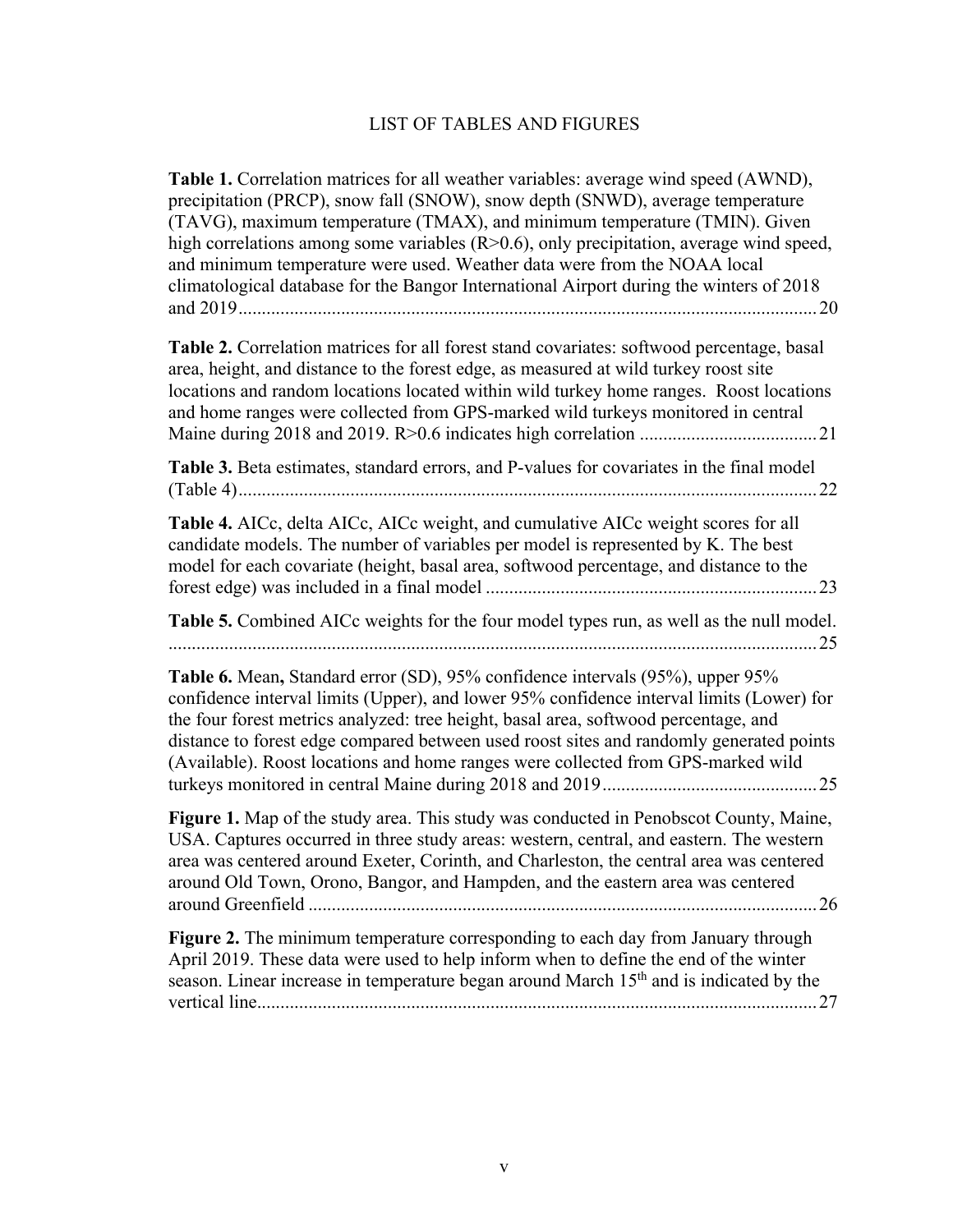**Figure 3.** An example 95% home range with roost and random points included. Roost points are indicated by diamonds and random points are indicated by circles. Random points were set at minimum 12.7 meters apart and were not generated in areas with no forest metric data. .............................................................................................................28

**Figure 4.** Relative selection for each covariate: average height (A), Distance to the forest edge (B), softwood percentage (C), and basal area (D). The best supported model for each covariate include an interactive effect with either agriculture or development. The effects of agriculture were best supported for height and distance to forest edge and the effects of development were best supported for basal area and softwood percentage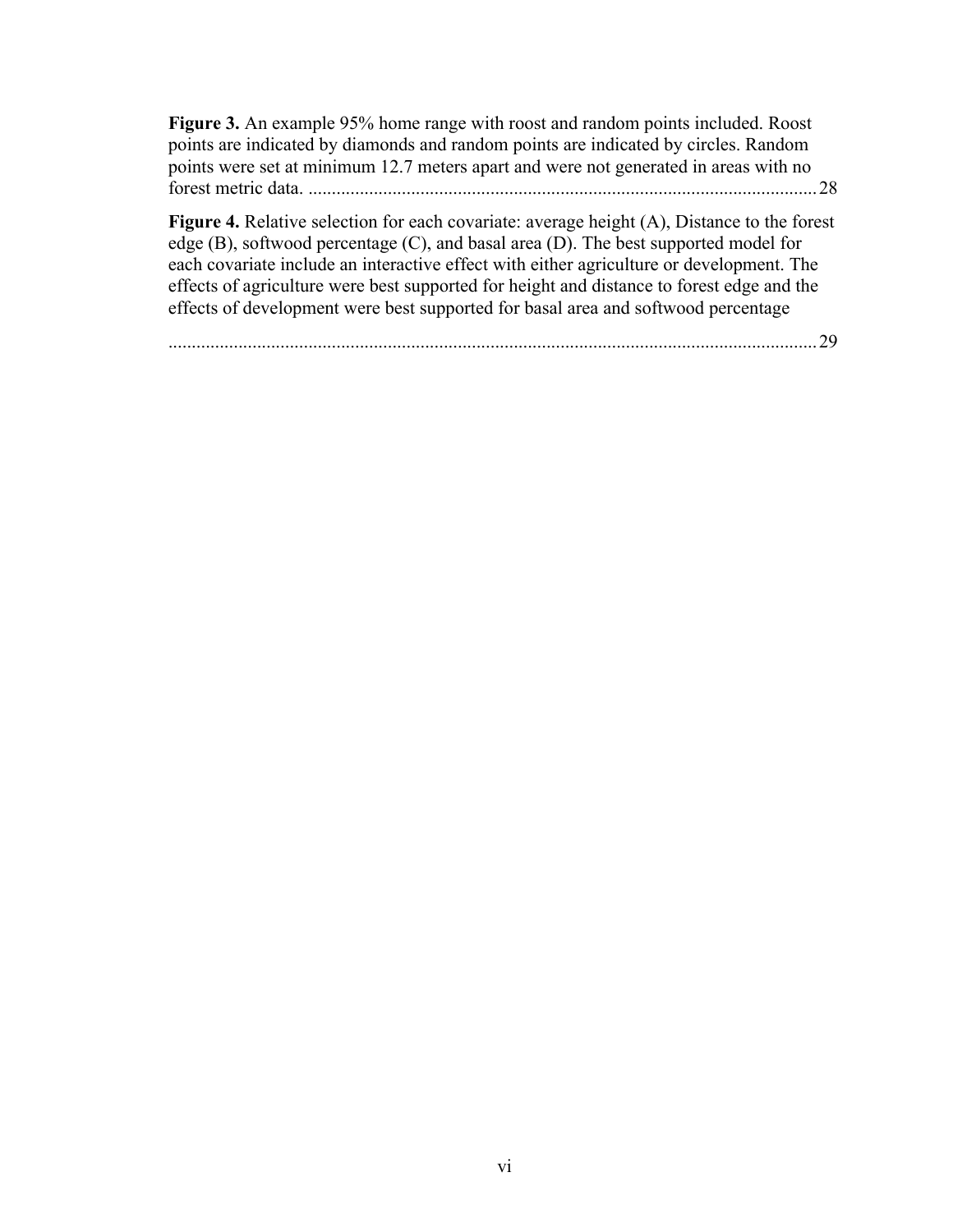#### **INTRODUCTION**

The northern limits of a species' range can present a variety of challenges. Winter conditions are often much more severe than in the southern portions of the range, and spring and summer seasons, usually used for breeding and raising young, are shorter. Organisms at these northern extremes can deal with these challenges through physiological, morphological, or behavioral mechanisms. Physiologically, some species may rewarm from torpor at different rates. Bat species at higher latitudes have been shown to have higher rewarming rates (Menzies et al. 2016). Morphologically, many species follow Bergmann's rule, which states that organisms within a species grow larger at the northern extent of their range (Ashton 2002, Meiri and Dayan 2003). Behaviorally, some species may alter their habitat selection or behaviors to take advantage of more thermally protected areas within their home range. Moose (*Alces* a*lces*), for instance, have been found to avoid open areas of their home range when temperatures are above critical thresholds (Van Beest et al. 2012). Wild turkeys (*Meleagris gallopavo*; hereafter turkeys) may increase their rate of food intake as temperatures drop to compensate for elevated thermoregulatory costs (Haroldson et al. 1998), and may also select for thermal cover during winter (Rumble and Anderson 1996). Both weather and the land cover type organisms occupy may therefore affect strategies used by individuals to cope with extreme conditions at northern range limits.

Wild turkeys are found in every U.S. state other than Alaska, and have expanded their geographic range over the past half century (Niedzielski and Bowman 2015). Turkeys were historically present throughout much of their current range, but were widely extirpated due to overhunting and habitat loss. Turkeys were reintroduced to parts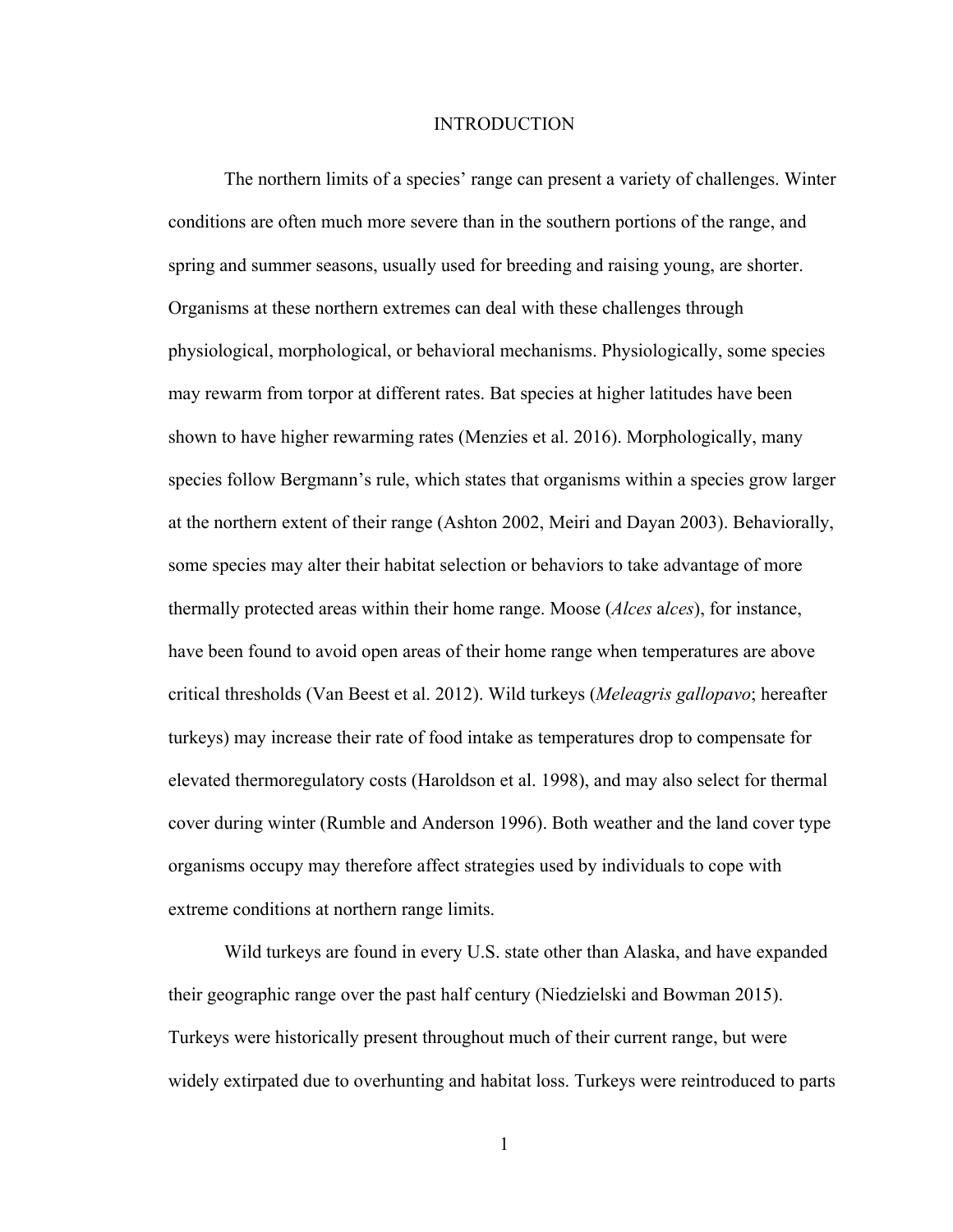of their historic range and areas beyond it, and have been expanding northwards naturally as well as through translocations (Kane et al. 2007, Niedzielski and Bowman 2015). Maine is a part of the northernmost extent of current wild turkey range, and as such, sees some of the coldest temperatures experienced by the species during winter.

Turkeys roost in trees at night, which is typically the time of most extreme cold temperatures during winter. Roosting is an important part of turkey ecology as it provides protection from nocturnal ground predators, which are a major cause of death (Leman et al. 2010). Areas of otherwise good turkey habitat are less likely to be occupied if suitable roost trees are lacking, emphasizing the importance of roosts in turkey ecology (Scott and Boeker 1977, Rumble 1992). Turkey habitat selection during winter has been studied, but not always with a direct focus on roosting. Past studies have found that turkeys selected roost sites with taller trees and higher basal areas (Boeker and Scott 1969, Mackey 1984; Rumble 1992). Turkeys have been found to select softwood stands during winter (Haegan 1989), although this study did not focus on roosting, and other studies have found that pine trees (*Pinus* spp.) are selected in particular for roosting (Chamberlain et al. 2000). Turkeys have been shown to select for edge habitat during winter (Haegan et al. 1989, Holbrook et al. 1987), but these studies did not investigate roost site selection. Mackey (1984) speculated that turkeys may select for roost sites closer to the forest edge, but without conclusive statistical evidence. Many past studies of roosting ecology have been conducted in more southerly states, or have focused on different turkey subspecies. There has never been a roosting study conducted in Maine, part of the northernmost range extent of the eastern wild turkey (M. g. *sylvestris*) subspecies.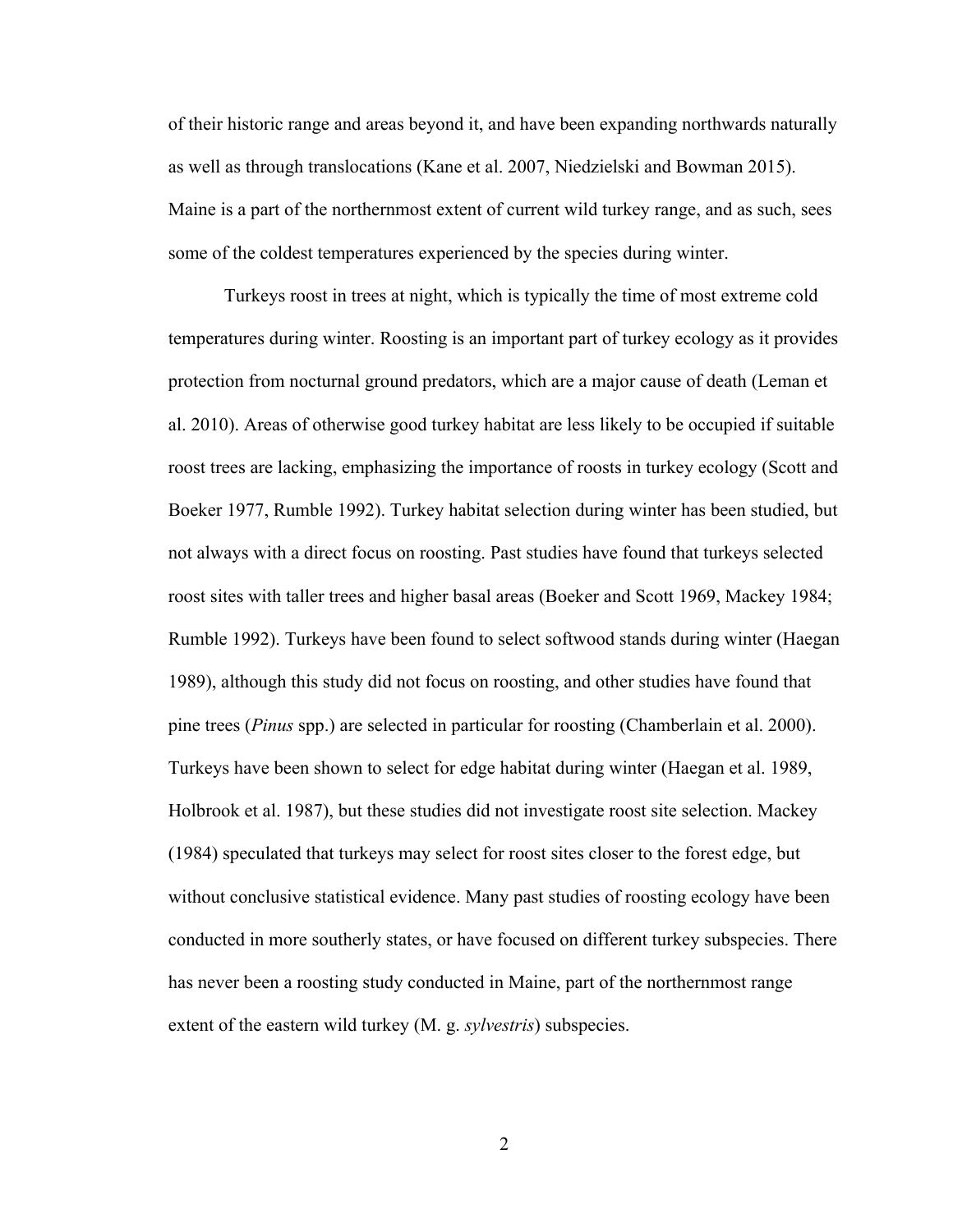Additional to general lack of knowledge on wild turkey roosting in northern climates, we also lack information on how turkeys modify roosting behavior in response to changing land cover and variable weather. Past studies have researched how land cover composition can affect turkey survival and reproduction (Fuller et al. 2013, Pollentier et al. 2014), but not on how it affects selection of roost sites. Our specific objectives were to 1) examine the effects of forest structural characteristics (e.g. tree height, softwood percentage) on turkey roost site selection and 2) determine if weather and land cover had a moderating effect on selection. We predicted that land cover composition would affect selection for roosting attributes, particularly in areas with greater amounts of available food resources, such as those provided by human residential areas or agriculture. Haegan et al. (1980) found that turkeys selected for agricultural fields during winter as they provided one of the only reliable sources of food. We therefore expected to see land cover composition have some effect on the selection for roost site attributes. We also predicted that inclement weather would lead to the selection for more thermally protected roost sites, likely in stands with more coniferous trees (Johnson and Beck 1988). We used data from GPS-marked turkeys monitored in variable land cover compositions to analyze selection for site covariates.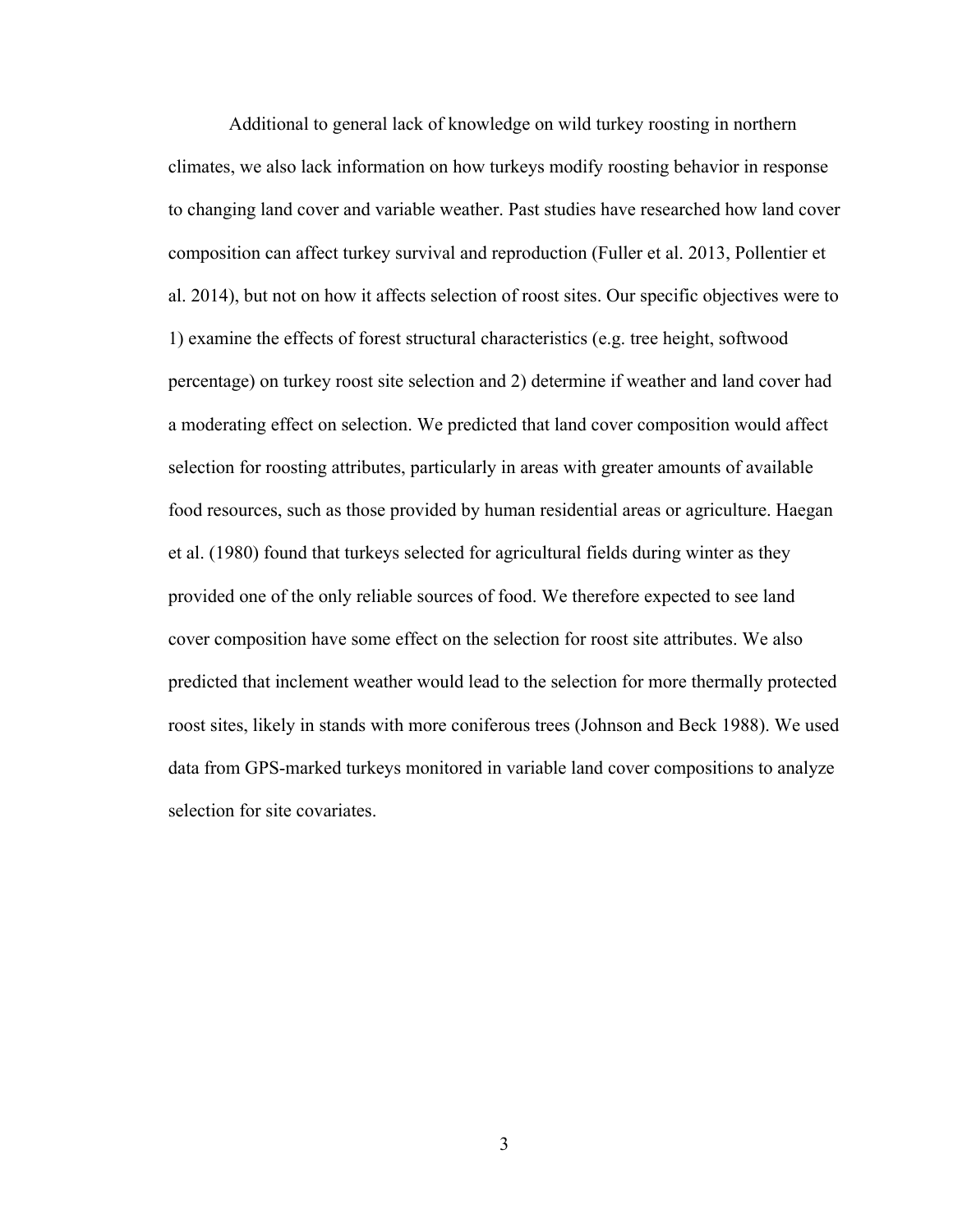#### STUDY AREA

This study was conducted in and around the Penobscot Valley in central Maine, USA, during two winters (2018-2019). This location features a gradient of land uses ranging from urban to rural to forested, allowing us the opportunity to study turkey roosting behavior under a variety of conditions representative of the larger region. Wild turkeys were captured at several sites, spread out among three broad study areas (hereafter central, eastern, and western; Figure. 1). The central area was located on the western side of the Penobscot River in the towns of Old Town, Orono, Bangor, and Hampden, which have a greater degree of urban-suburban land use than the surrounding area and a much higher human density (100-500+ people per square mile) (Gonnerman et al. 2019.) The western area was centered around the towns of Corinth, Charleston, and Exeter, which have a greater extent of small-scale agriculture than the other study areas and a low human density (<50-100 people per square mile) (Gonnerman et al. 2019). The eastern area was centered around the township of Greenfield, which was heavily forested and had a very low human density (<50 people per square mile) (Gonnerman et al. 2019) (Figure 1).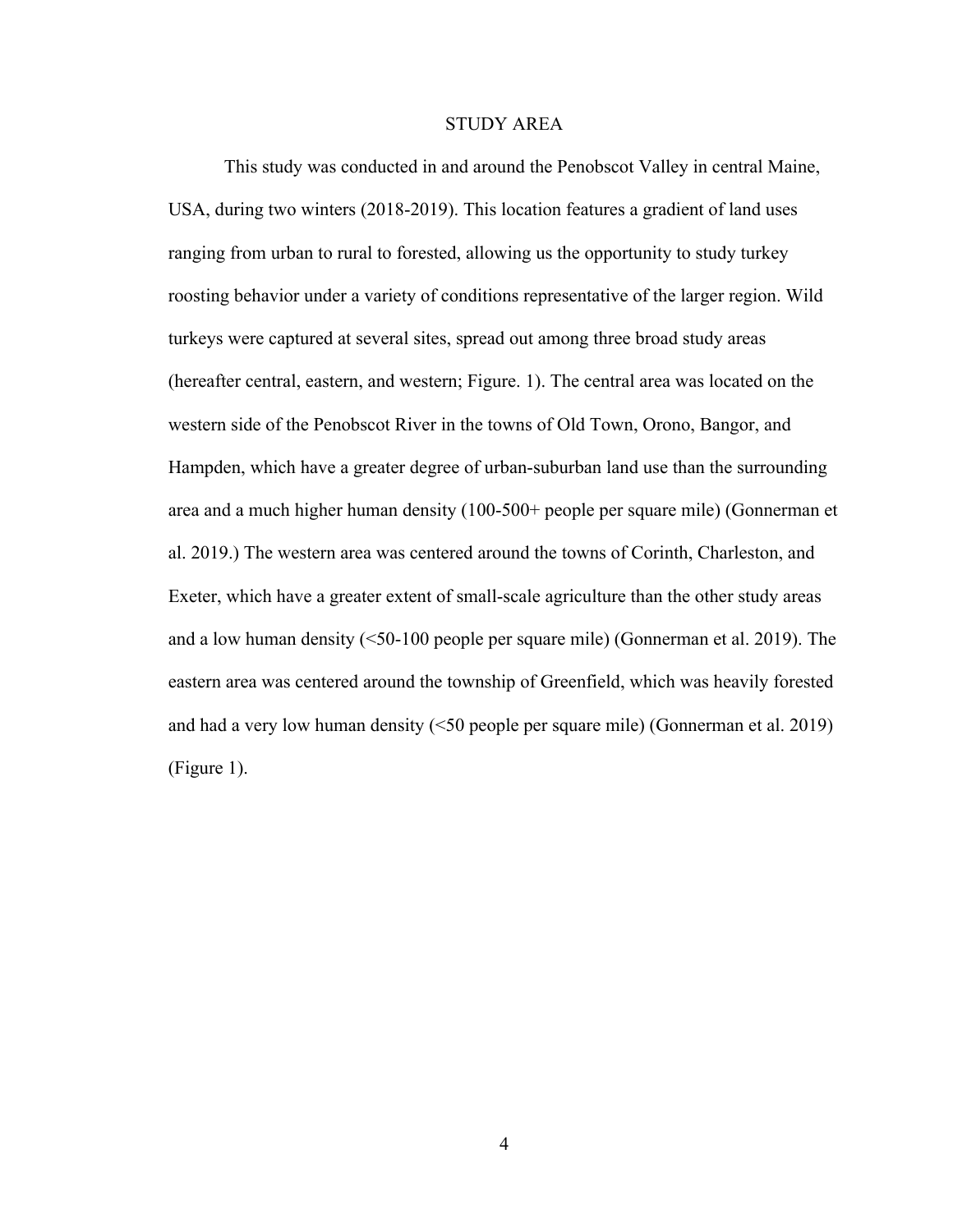#### **METHODS**

#### Field Methods

We caught wild turkeys with rocket nets or drop nets and equipped females with Litetrack GPS transmitters (Lotek Wireless Fish and Wildlife Monitoring, Newmarket, Ontaria, CA). These GPS transmitters weighed 90 grams and were attached with a backpack-style harness (Kölzsch et al. 2016). Only females were monitored because they were marked as part of an ongoing study was examining turkey nesting ecology. Turkey locations were recorded hourly during the day, and once per night between 12 and 1 AM. We used only locations taken during the night, as we assumed that turkeys were roosting during this time. All capture and monitoring of turkeys was approved by the University of Maine Institutional Animal Care and Use Committee (IACUC Protocol A2017-11-03).

#### Data Management

Spatial error was present in both our turkey locations and the GIS layers of forest metrics used (described below). We had to evaluate the error of the GPS units attached to the turkeys in order to match with the scale of error of the GIS layers. We used two groups of turkeys, one from the eastern and one from the western study area, with three and five turkeys, respectively, for error calculations. We set each GPS unit to record one location per hour during the night for three nights before shifting back to recording a single location per night. Because we assumed turkeys remained roosted in a constant location overnight, variation in the recorded position of the bird should reflect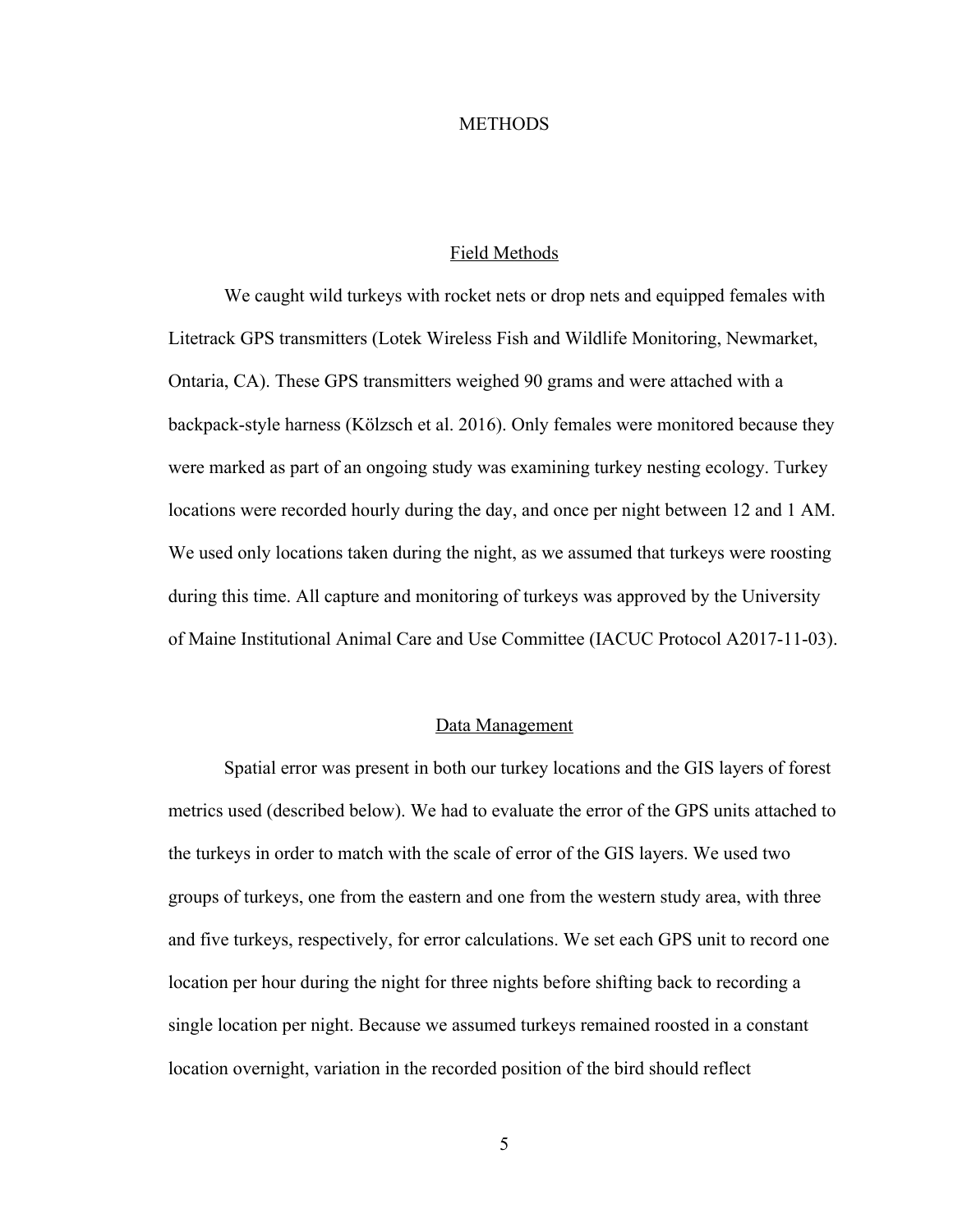imprecision in the location estimates. We were provided with 24 turkey-nights of data, collectively, with which to evaluate transmitter accuracy. We calculated a point-to-point distance matrix for each nightly cluster of points in ARCGIS pro, and calculated the mean distance among points, its standard deviation, and 95% confidence intervals. We used the upper 95% confidence limit of the distance distribution  $(-12.7 \text{ meters})$  as our measure of GPS error. Guthrie et al. (2011) found mean GPS error to be 15.5 meters, which was similar to our measured value.

We determined the dates with which to define the winter period using both turkey behavior and weather data taken from the NOAA local climatological database for the Bangor International Airport (https://www.ncdc.noaa.gov/cdo-web/datatools/lcd). Data collection began on January 1st for both years. To determine the data collection end dates for each year we used Brownian bridge motion models (Kranstauber et al. 2012) to determine turkey movement patterns and compared dates of shifting movement patterns with daily minimum temperature. Temperatures began to increase in a linear manner around March 15th for both 2018 and 2019 (Figure 2), and turkeys also began moving greater distances around this time. We chose to define this date as the end of winter for the purposes of our study, because it represented the combined time when temperatures began to steadily increase and turkeys began to move out of their winter home ranges.

We created 95% home ranges during the winter period for each turkey (Figure 3) in order to define what areas were available for roosting. We calculated separate home ranges for both 2018 and 2019 if a bird was monitored during both years. We generated home ranges by fitting a dynamic Brownian Bridge Movement Model (dBBMM) to the movement track of each marked turkey using the move package (Kranstauber and Smolla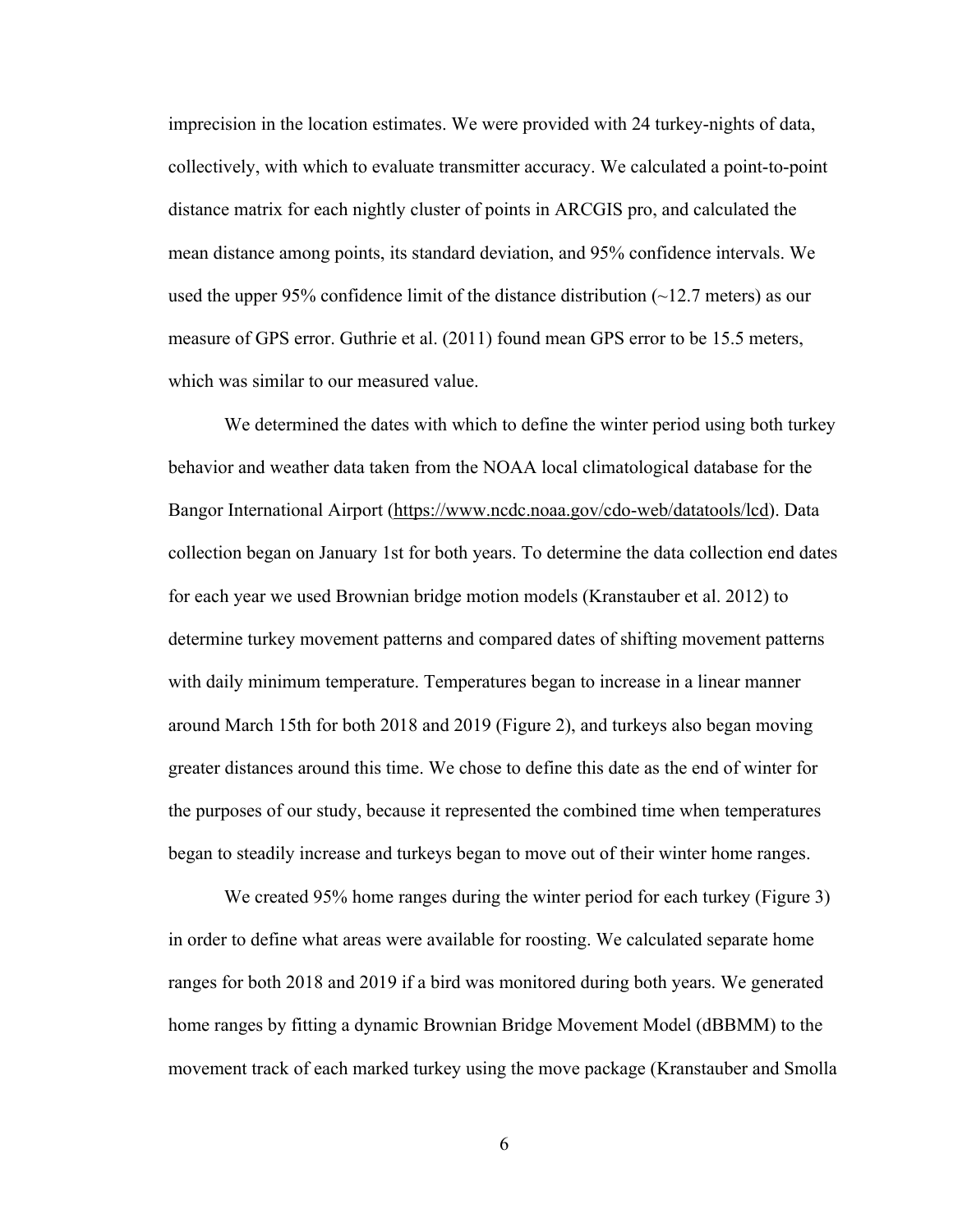2013) in program R (R Core team 2013). Individual 95% utilization distributions (hereafter winter home ranges) were created based on patterns of movement change that indicated areas used during the winter (Kranstauber et al. 2012). Only turkeys that were moving independently of one another were used for analysis; if two or more turkeys were observed moving alongside each other in our data (i.e. members of the same winter flock), one was selected randomly for analysis. We only used roosting points that fell within the generated home ranges in the analysis. Some past studies were limited in the number of roost sites they were able to analyze, in some cases having fewer than a dozen roost and random sites (Kilpatrick et al. 1988), but we overcame this limitation during our study by using GPS transmitters.

We acquired data detailing several forest stand metrics within our study areas using LiDAR (light detection and ranging) maps detailing each forest metric, derived and validated by Ayrey et al. (2016). LiDAR maps allow for the quantification of wildlife habitat features in high detail over large areas (Merrick et al. 2013). We used LiDAR derived maps detailing the forest metrics of New England to analyze hundreds of roost sites and thousands of random sites while still using high quality habitat data. These maps provided forest metric information at a 10m resolution. Our upper 95% confidence limit for GPS error was 12.7m, so a moving window analysis was done one pixel out, which brought the total distance considered for each data point (30m) greater than our GPS error.

Using these LiDAR derived layers, we analyzed four site covariates, average tree height, basal area, softwood percentage, and distance to the forest edge. Turkeys have been found to select for large trees (Craft 1986, Rumble 1992), and we predicted that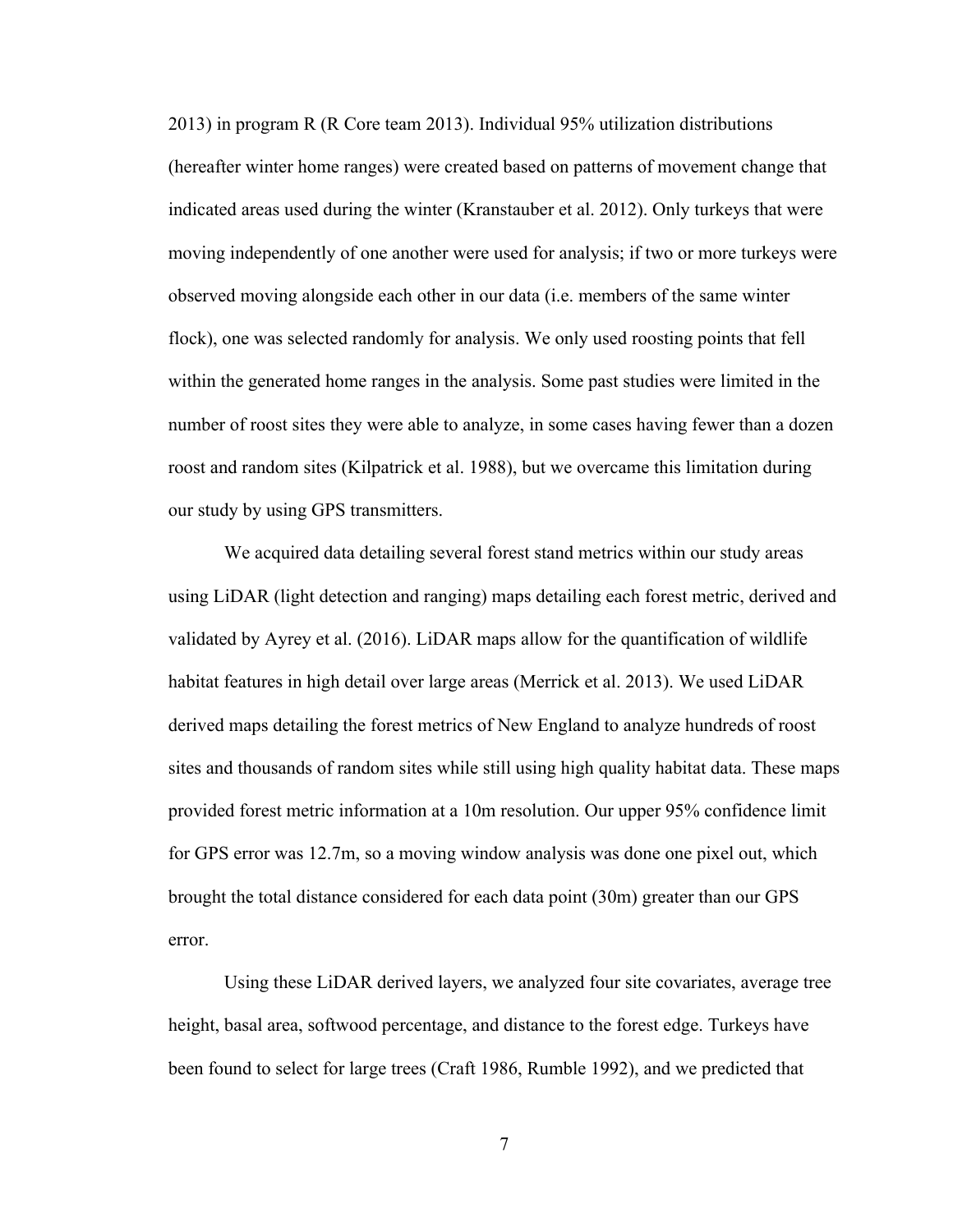softwood trees would be selected for given higher thermal coverage (Johnson and Beck 1988). Ruffed grouse (*Bonasa umbellus*) selected for coniferous trees in inclement weather (Thompson and Fritzell 1988), and past studies demonstrated that turkeys selected for coniferous trees, and especially pine trees (Chamberlain et al. 2000). We predicted that the distance turkeys roosted from the forest edge would be dependent on the land cover composition or weather conditions, with turkeys being more likely to roost close to the edge in areas with reliable food resources (potentially agricultural areas) and more likely to move further into the forest for thermal protection as weather became more severe.

To determine the distance of each point to the forest edge, areas of no data within the raster layers (i.e. cells with no measurable tree cover) were set to 1, with all other values set to zero. The Euclidean distance tool in ARCGIS pro was used to determine the distance to forest edge (no forest cells) for all points.

The weather data obtained from the Bangor International Airport detailed maximum, minimum, and mean daily temperatures, as well as mean and maximum wind speeds and precipitation. To evaluate the effect of changing weather on turkey roosting behavior, we combined minimum temperature and mean wind speed into a wind chill metric, which better reflected the realized minimum temperature experienced by a turkey. The minimum wind chill metric was calculated with the equation (Wind Chill =  $13.12 +$  $(.6215 \times T) - (11.37 \times V^{0.16}) + (.3965 \times T \times V^{0.16})$ , where *T* was minimum temperature and *V* was average wind speed. We used the previous daytime minimum wind chill as our predictor value in roost selection models, because we assumed that turkeys used information from the previous day when selecting a roost site. Chamberlain et al. (2000)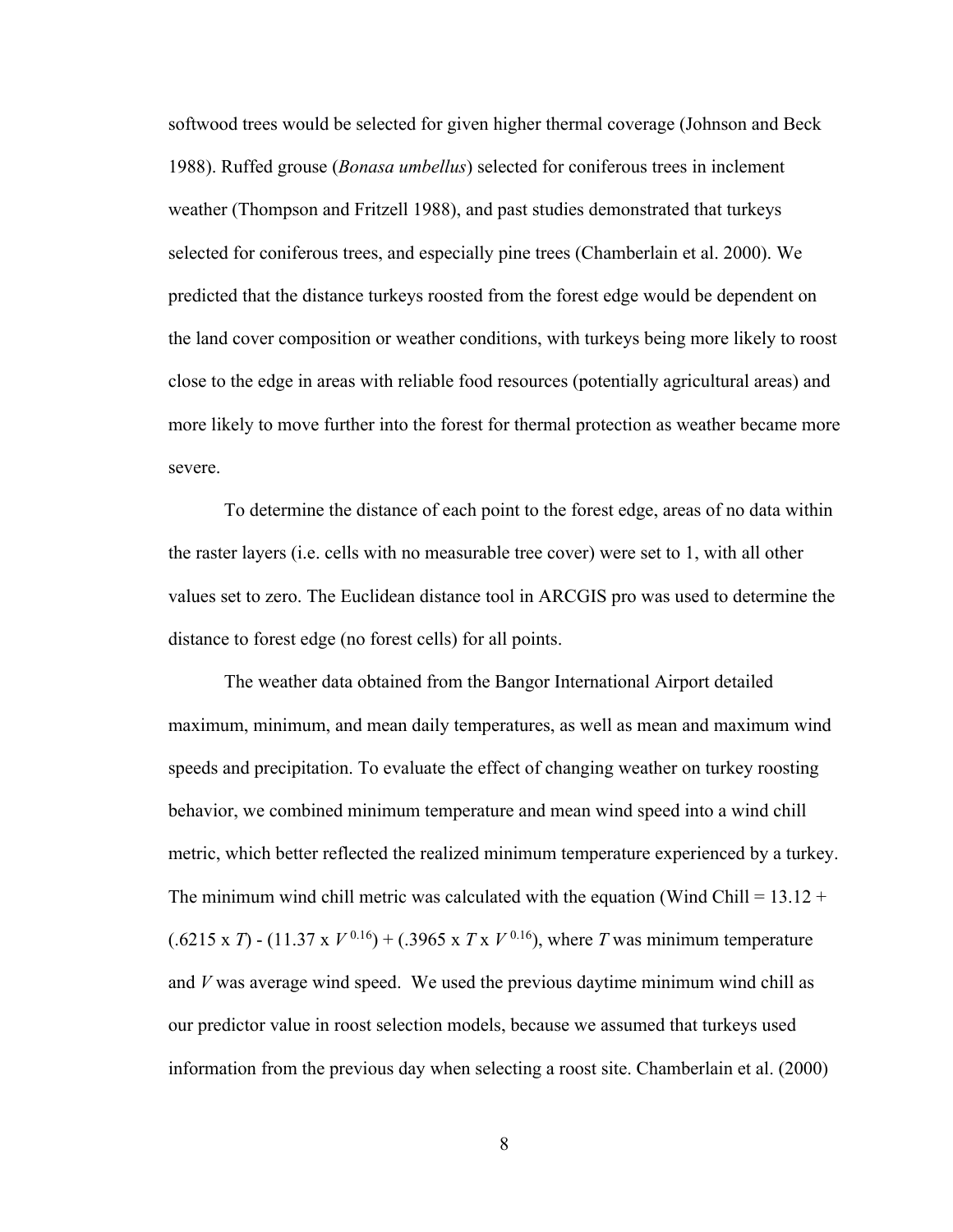found that turkeys did not increase their movement prior to roosting, suggesting that turkeys may take account of conditions as they move throughout the day.

Land cover maps detailing areas of agriculture and developed land were obtained from the Maine Office of GIS (https://www.maine.gov/megis/catalog/index.shtml). We calculated the percentage of both agricultural and developed land uses within each turkey's home range in order to determine if either percentage had an effect on site attribute selection. Agricultural and residential areas may be associated with food resources during winter (e.g. waste grains, bird feeders) and may have an effect on selection. Agricultural land types (hereafter agriculture) included all land cover categories typically associated with agriculture such as row crops, pasture/hay, blueberry barrens, etc. Developed land types (hereafter developed) included rural, suburban, and urban residential areas as well as other forms of anthropogenic development (e.g. commercial/industrial). We selected these two broad categories because they are associated with greater available food resources during winter (e.g. Haegan et al. 1989). To determine if a full range of roost site characteristics were present in all land cover compositions, we plotted land cover composition vs. roost site characteristics. Had some characteristics not been present in certain areas (e.g. high basal area, tall trees, etc.) the analysis results may have been misinterpreted. In general, all roost site characteristics were present in all the areas that turkeys occupied.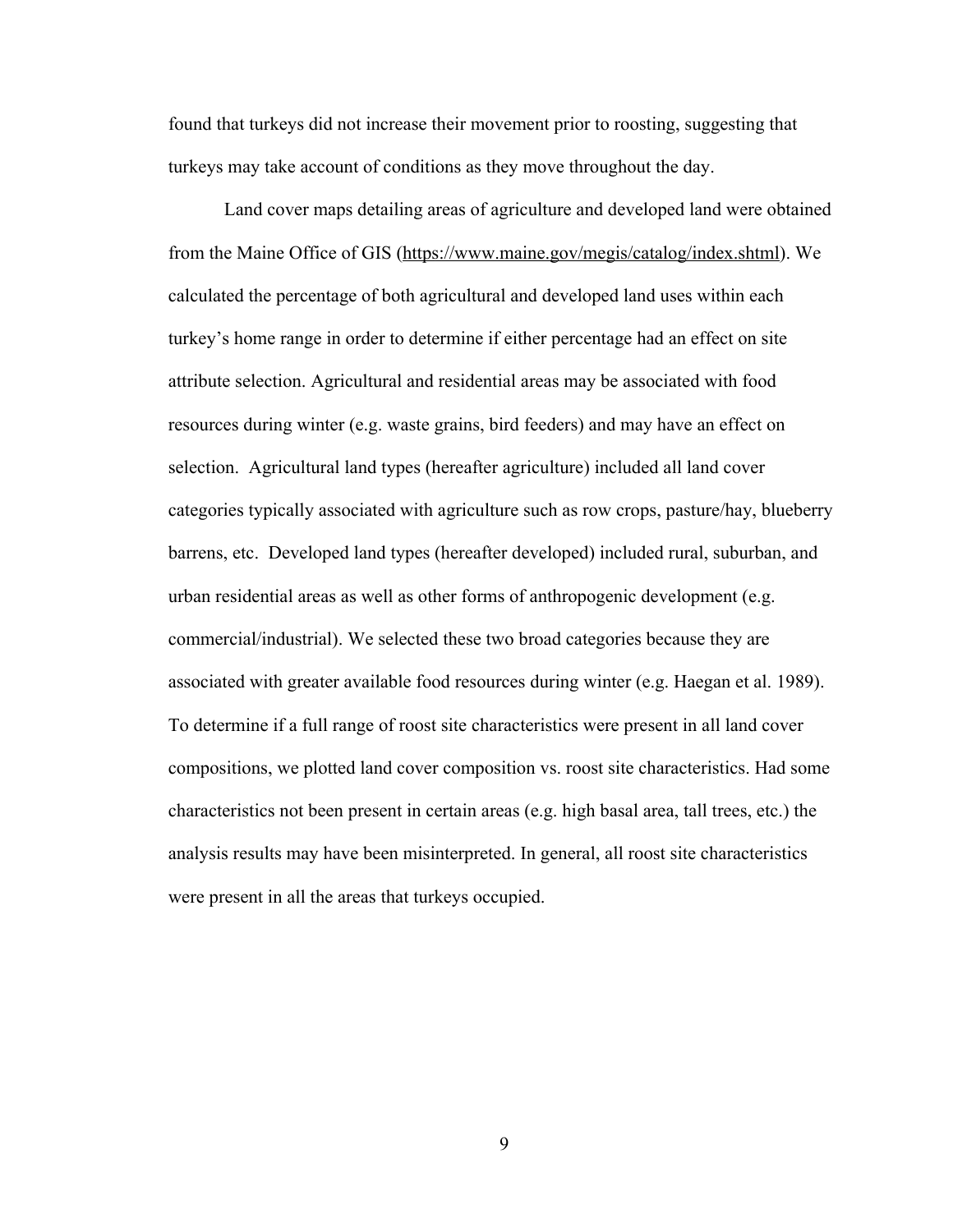#### Resource Selection Analysis

To compare used versus available roost sites, we added random points to forested areas within each home range (Figure 3). We aimed to have at least 10 times more random points than roost points within each home range (Northrup et al. 2013). We constrained our analysis to exclude cells with no LiDAR values, as they indicated that no trees were present and were therefore not available to turkeys for roosting; relatively few roost points (<1%) had to be excluded as a result of them falling in cells with no data. Many random points fell within cells with no data, but they accounted for less than 2% of total random points. The largest home range had 74 roost locations, so we added 740 random locations to each home range, and imposed a minimum distance of 12.7 meters apart, to match our upper 95% GPS error. Some home ranges were not large enough to accommodate 740 random locations, and in those cases the maximum number of random points were used that could fit, given the constrained distance.

We analyzed turkey roost site selection using resource selection functions, implemented as generalized linear mixed models (GLMMs), in program R using the lme4 package (Bates et al. 2015). We compared roost sites within each home range to the random points generated within the respective home range, and included the individual turkey ID as a random intercept term in all models. All roost site covariates were zstandardized. We ran a correlation matrix on weather and site covariates in order to ensure all covariates used in the analysis were independent of one another; variables that were highly correlated  $(r>0.6)$  may not have unique effects on selection. If two variables were highly correlated, only one was used in the analysis. Maximum, minimum, and average temperatures were highly correlated (Table 3), but we only used minimum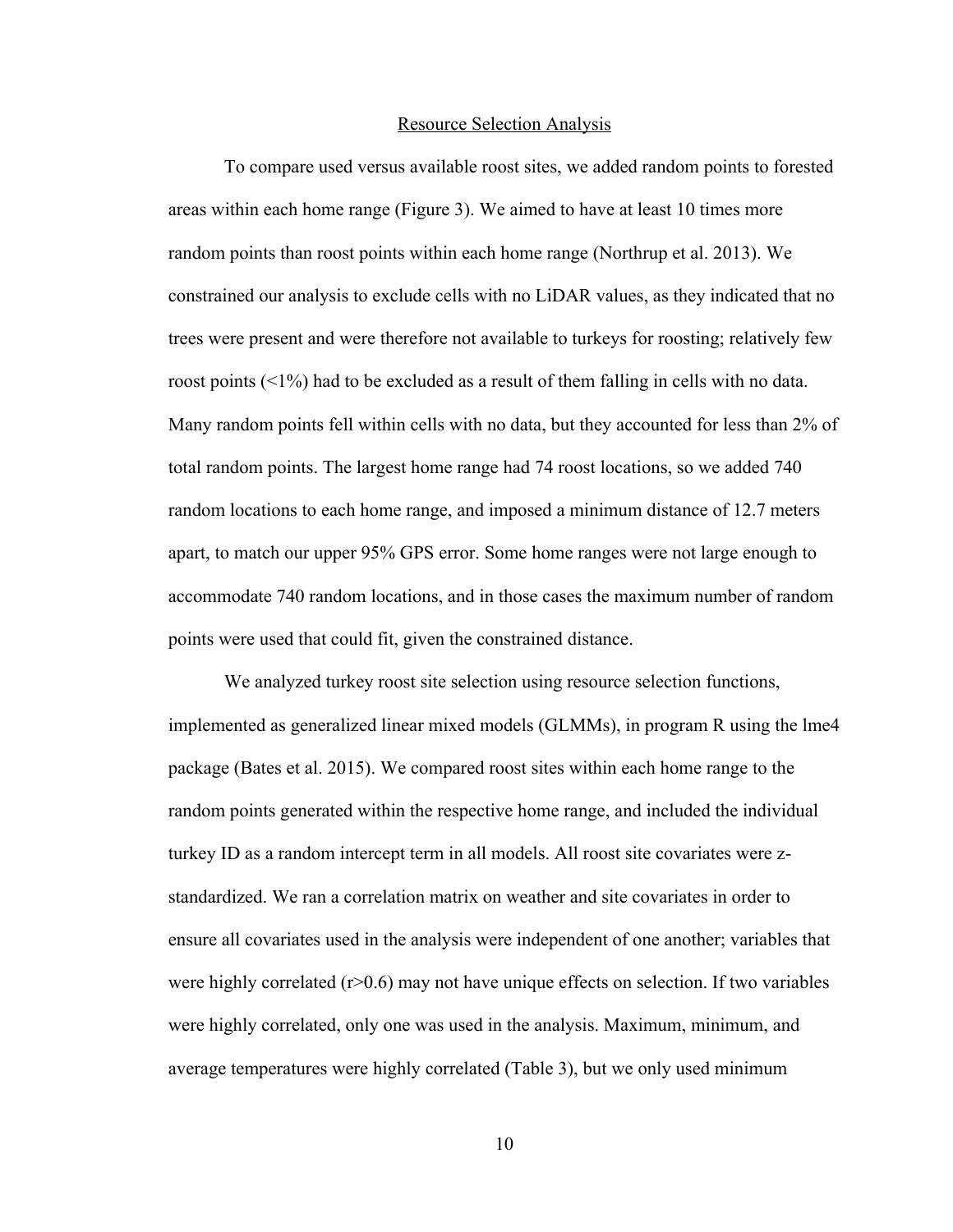temperature for our wind chill index. No other correlations with r>0.6 were found (Tables 1, 2).

We tested four hypotheses for each site covariate which related to the form of model we used to capture the relationship. First, selection would occur in a linear manner, such as for a simple positive or negative selection for a resource. Second, selection may be non-linear (e.g. a threshold), in which case a quadratic effect would capture the relationships. Third, weather would have an effect on the selection for covariates, in which case we considered an interaction between wind chill and precipitation and each covariate. Fourth, land cover composition (percentage of agriculture or developed land within each home range) would have an effect on the selection for covariates, in which case we considered an interaction between agriculture and developed land and each covariate. We ran a series of univariate linear and quadratic models for each covariate, as well as models for the interaction between the covariates (both linear and quadratic) and wind chill, precipitation, agriculture, and development. All were compared to an intercept-only null model. The land cover composition variable for human development was skewed strongly towards zero, so we applied a log transformation prior to analysis. The model with the lowest Akaike Information Criterion score (Akaike 1987) adjusted for low sample size (AICc) (Burnham and Anderson 2002) for each covariate was included in a final multivariate model. Beta estimates, standard errors, and P-values for covariates in the final model can be found in Table 3.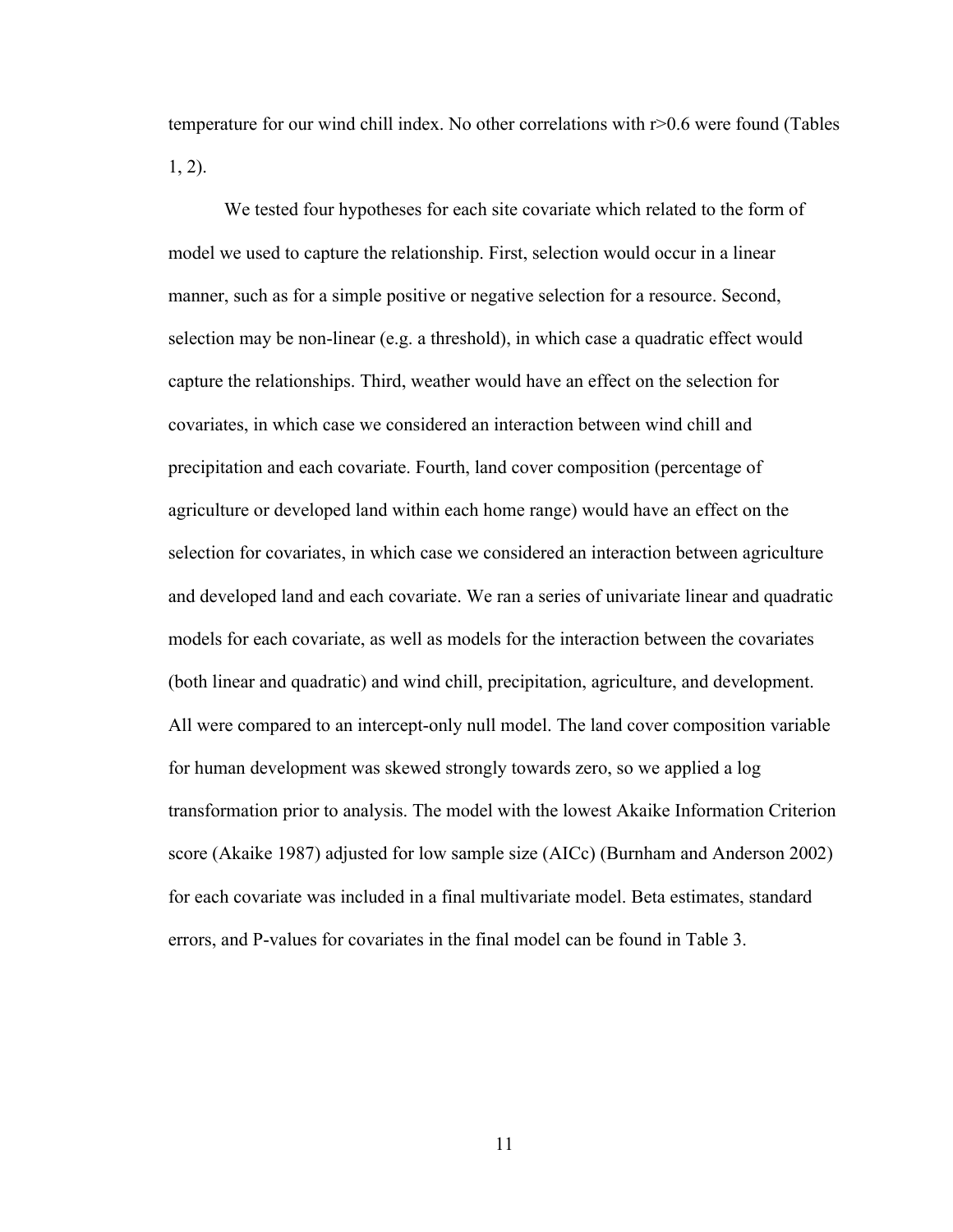#### RESULTS

A total of 15 females were used for analysis, with three providing data only for 2018, nine for only 2019, and three for both years. This resulted in 18 unique home ranges. Home ranges varied from 0-81% developed and 0-29% agriculture. Minimum temperatures ranged from -23 to 9 C, and the wind chill index ranged from -24 to 4 C. A total of 676 roost sites were used and compared with 9920 random locations.

There was some evidence that wind chill had an effect on roost site selection, but models that included land cover composition effects were better supported for all covariates (Table 4). Effects of precipitation on selection were not supported. Development had the most support for modifying selection for softwood percentage and basal area, while agriculture had the most support for modifying selection for height and distance to forest edge (Table 4). We compiled AICc weights for the four types of models- linear, quadratic, weather effect, and land cover effect- and found that the models containing a land cover interaction effect had a much greater cumulative weight than all other model types (Table 5).

Descriptive statistics for all habitat variables for use and available points are provided in Table 6. Turkeys exhibited positive selection for taller trees in general, however the type of land cover they inhabited affected these decisions. Turkeys whose home ranges contained lower proportions of agriculture exhibited positive selection for medium height trees more than those whose home ranges contained greater proportions of agriculture. Turkeys whose home ranges contained greater proportions of agriculture exhibited positive selection for shorter and taller trees more than those whose home ranges contained lower proportions of agriculture (Figure 4a).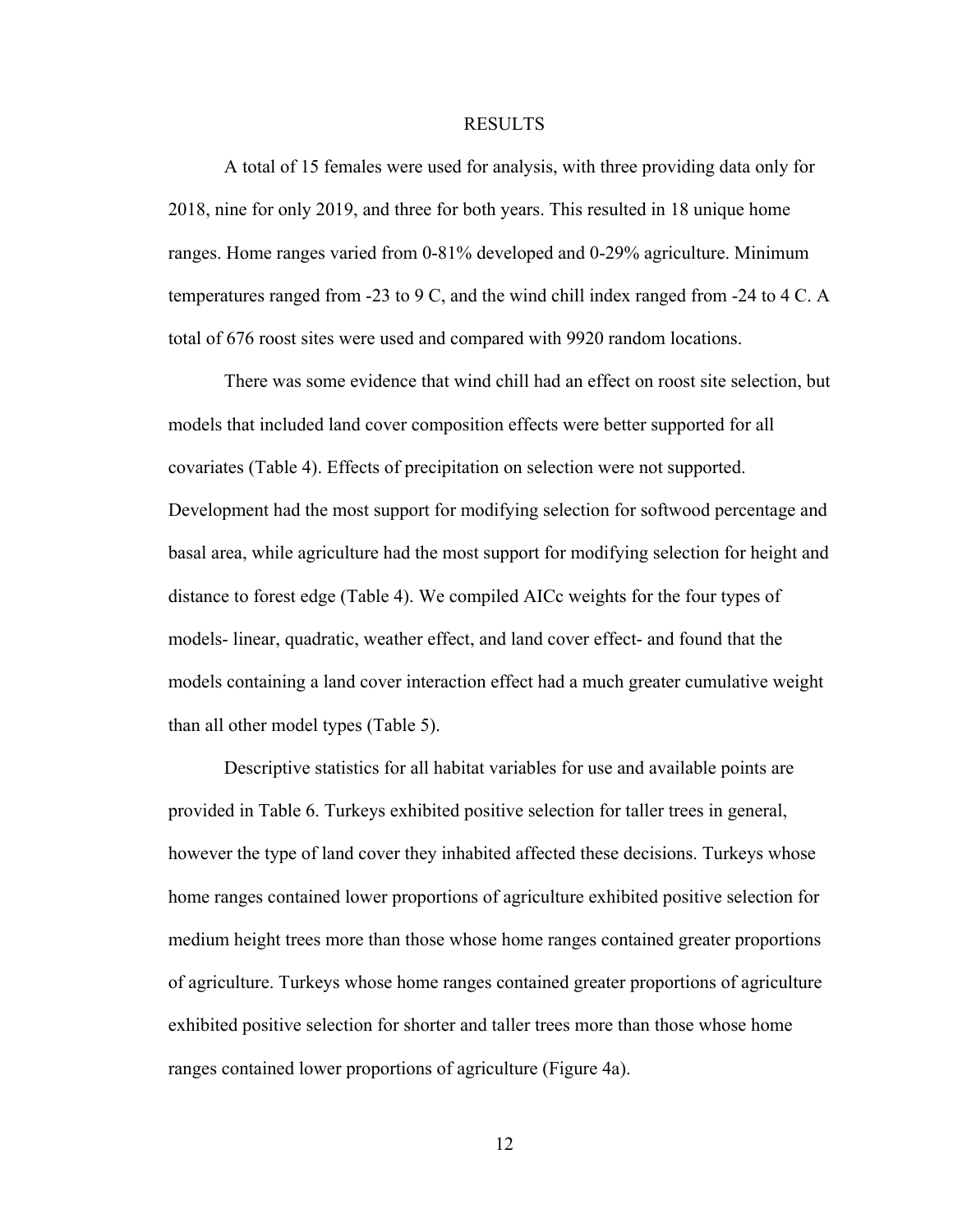Turkeys whose home ranges contained greater proportions of agriculture also exhibited greater selection for distances very close and very far from the forest edge slightly more than those whose home ranges contained lower proportions of agriculture, although they exhibited positive selection for closer distances overall. Turkeys whose home ranges contained lower proportions of agriculture exhibited positive selection for medium distance from the forest edge more than those whose home ranges contained greater proportions of agriculture. Selection became increasingly linear as agricultural levels increased (Figure 4b).

Turkeys whose home ranges contained greater levels of development selected areas of lower softwood percentages than those whose home ranges contained lower levels of development. Turkeys whose home ranges contained lower levels of development exhibited positive selection for higher softwood percentages than those whose home ranges contained greater levels of development (Figure 4c).

Turkeys whose home ranges contained greater levels of development also exhibited positive selection for medium basal areas more than those whose home ranges contained lower levels of development. Selection became increasingly quadratic as the developed percentage increased, with low levels of development having generally linear positive selection for basal area (Figure 4d).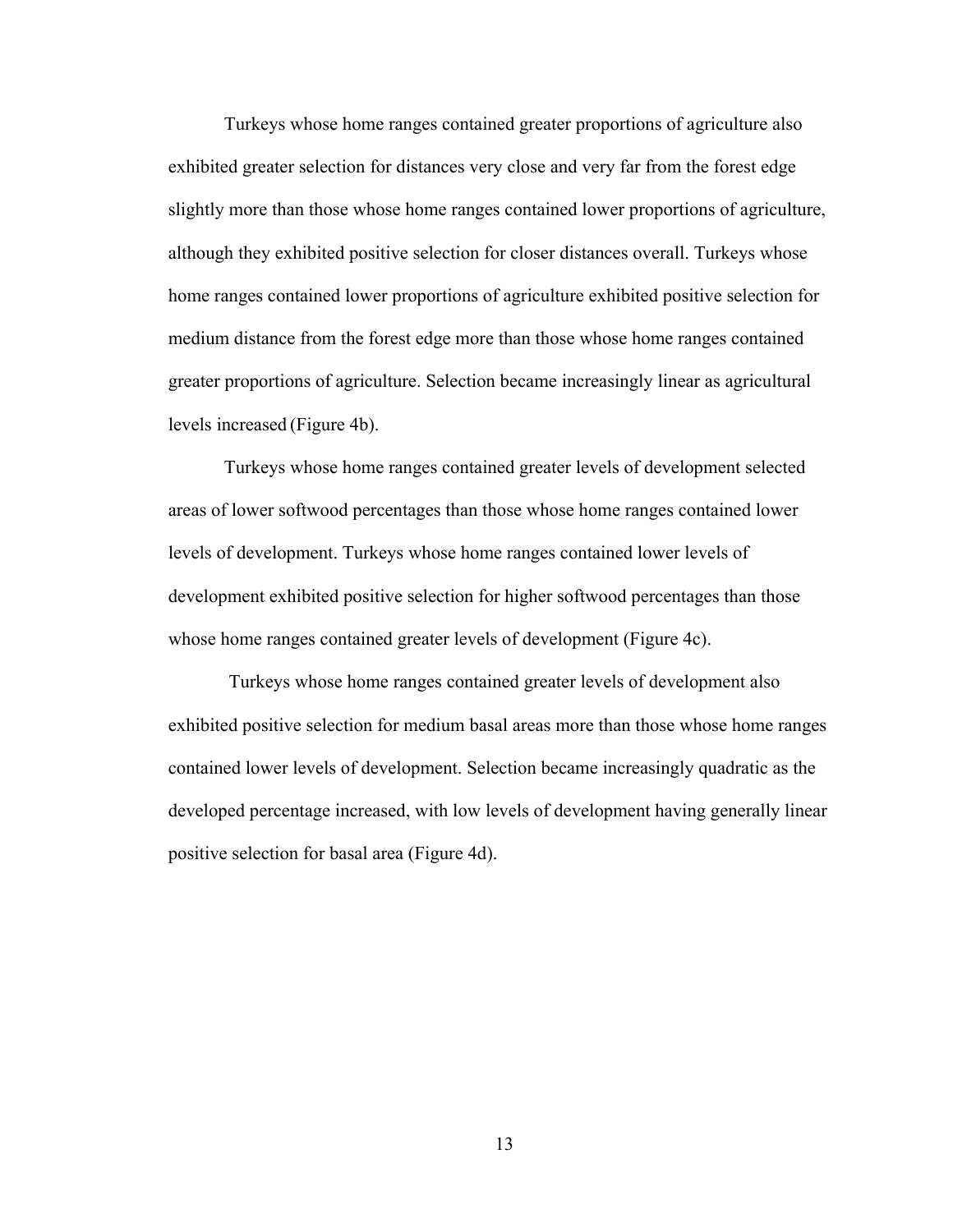#### **DISCUSSION**

In contrast to our predictions, we found that turkeys did not appear to alter their roost site selection behaviors in response to changing weather. Maine experiences some very low temperatures during winter, and past studies have suggested that extreme winter conditions combined with low access to food can lead to major mortality events for turkeys (Haroldson et al. 1998, Kane et al. 2007). Thus it is surprising that turkeys did not alter their selection for more thermally protected areas during severe weather. There are a few possibilities for this result. We did not collect any data on predation or predator abundance, and it may be that the threat of predation had a larger effect on roost site selection than weather. Past studies have found that some bird species may alter their decisions based on predation risk (Sergio et al. 2003, Fontaine and Martin 2006). If turkeys make decisions about site selection based more on predation risk than other factors, we may not see selection based on weather conditions. Another possibility is that the turkeys we monitored were not stressed enough by the cold temperatures to force them to select for more sheltered roosts. Past studies have found that smaller birds, such as ruffed grouse, regularly select for more thermally protected roosts in inclement weather (Thompson and Fritzell 1988) as a mechanism to retain body heat and decrease net energy expenditure. Turkeys have substantially greater body mass than ruffed grouse, weighing, at a minimum, four times more, so the effects of weather may not force selection for thermally protected roosts as strongly as a result of their ability to retain body heat longer (Kuehny et al. 2014). It is also possible that the turkeys in our study areas had adequate amounts of food, as specified by Haroldson et al. (1998).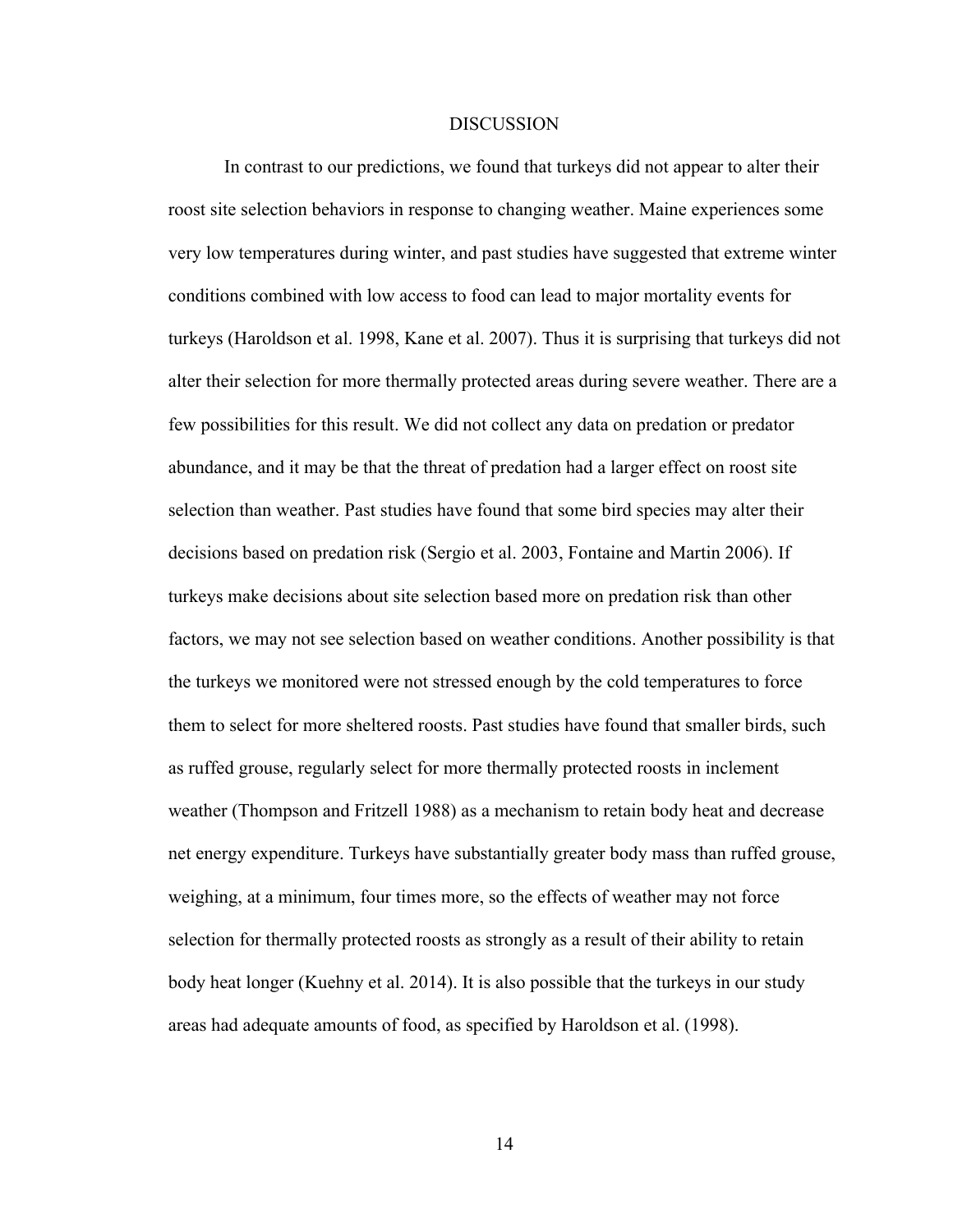The effects of the land cover composition on roosting decisions was supported, and variation in food abundance in various land covers may help to explain why selection differed between them. Turkeys likely depend on anthropogenic food subsidies during winter in northern environments (Porter et al. 1980; Kane et al. 2007). Agricultural and urban areas are often associated with more abundant food resources (e.g. waste grains, bird feeders) during the winter than in areas that are strictly forested (e.g. Haegan et al. 1989). Turkeys living in areas with more abundant food resources may not be as dependent on specific types of roost sites, while those without as much access to food may need to be more selective. This would predict that selection would be evident most strongly in areas with low food resources. We unfortunately lacked the data to test this directly.

Our study is among the first to simultaneously evaluate the effects of land cover and weather as potential moderators of wild turkey roost selection. Some previous studies have incorporated the effects of weather and elements of land cover effects into studies of turkey resource selection, however, many of these studies did not take place entirely within the winter months, didn't study roosting, or didn't evaluate the importance of land cover in their roosting models. Past studies have shown that turkeys select softwood stands during the winter (Haegan 1989), and have even shown an increase in selection for these stands as temperatures drop (Bortner and Bennett 1980). These studies did not study roosting, however. Many studies have incorporated the distance roost sites are from water into their analysis (Kilpatrick et al. 1988, Chamberlain et al. 2000), but we chose not to include this as we assumed that most bodies of water are frozen over during the Maine winter, and are therefore not a likely water source.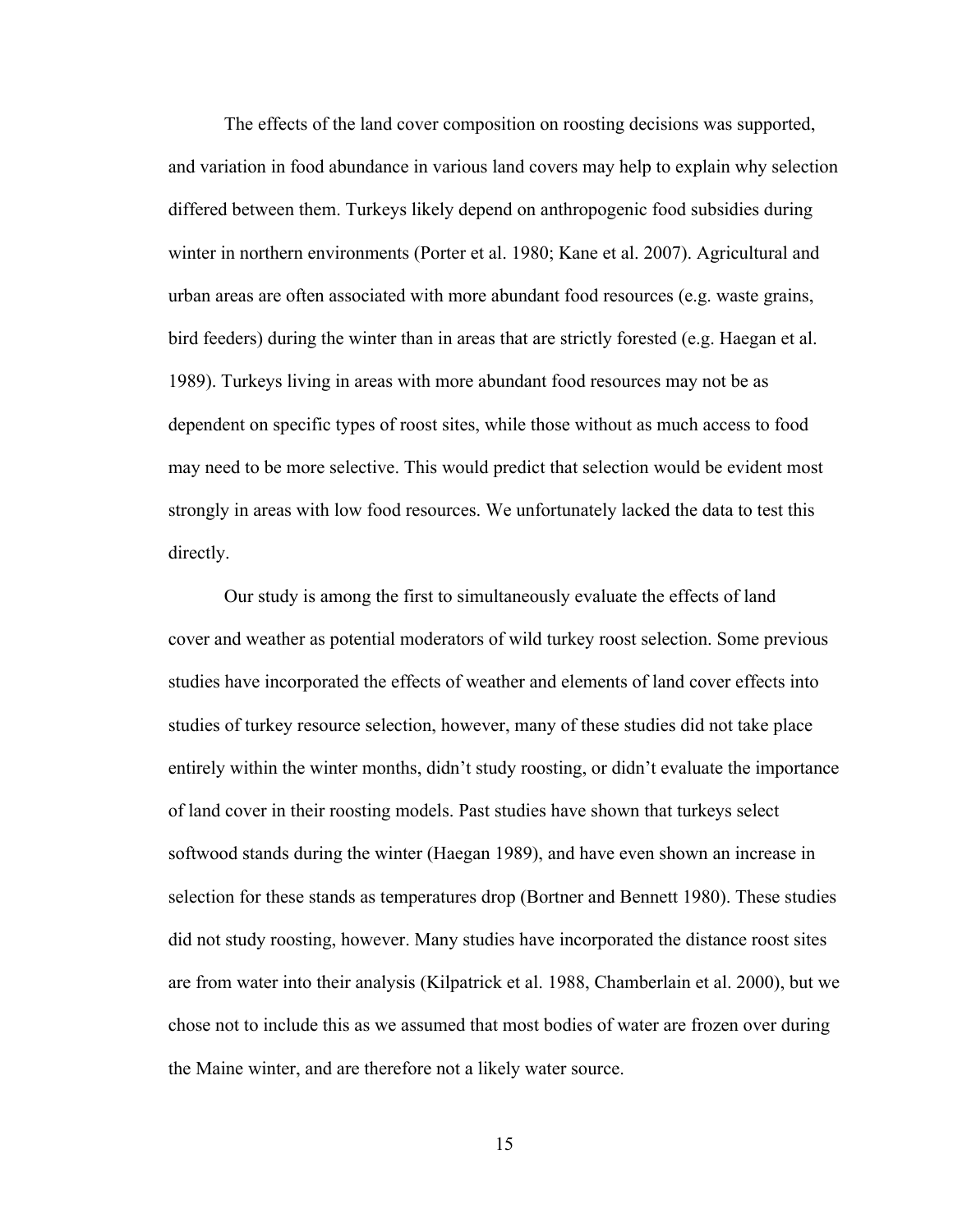There were some general trends in selection, although the percentages of developed or agricultural land within a home range altered these trends to varying degrees. Turkeys tended to select for taller trees and for higher basal area. Distances fairly close to the forest edge were selected for, as well as sites with lower percentages of softwoods. Wild turkeys have been shown to selectively use conifers, and especially pine trees for roosting (Chamberlain et al. 2000), but have not been shown to select for all softwood dominated stands in general for roosting. In the cases where this selection was found outside of roosting, the exact species composition of the softwood forests was not given (Bortner and Bennett 1980, Haegan et al. 1989). Turkeys tend to prefer fairly open areas and do not utilize dense brushy areas except for escape cover (Schroeder 1985). Dense spruce or fir cover, which is common in Maine, may not be ideal for roosting. Had there been a reliable LiDAR layer available for white pine (*Pinus strobus*) percentage, selection for this species may have been observed. It should be noted, however, that positive selection for higher softwood percentages was exhibited by turkeys whose home ranges contained lower levels of development.

We found agriculture had the most support for modifying selection for height and distance from forest edge. Turkeys whose home ranges contained greater proportions of agriculture selected mid-height trees at a lower rate than turkeys whose home ranges contained lower proportions of agriculture. The reasons behind this are not entirely clear. Turkeys whose home ranges contained greater proportions of agriculture selected for distances very close to the forest edge more than turkeys whose home ranges contained lower proportions of agriculture, and selected for medium distances much less. This suggests that turkeys may tend to roost close to agricultural fields when available within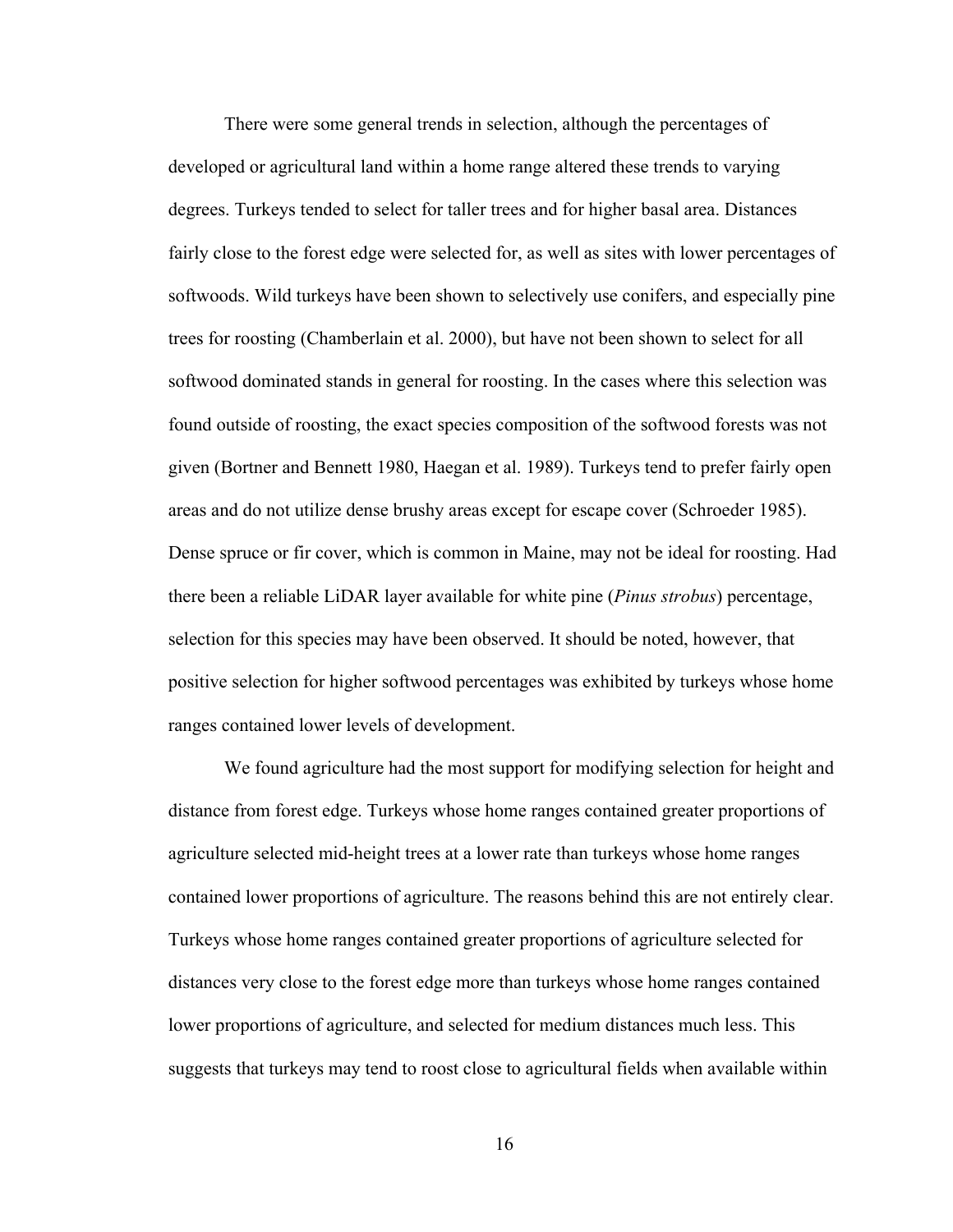their home range. Porter et al. (1980) found that turkeys provided with additional food during periods of harsh weather had a higher survival rate than those without additional food, exemplifying how important food availability can be in winter. Eastern wild turkeys have been found to rely on agricultural fields and farms during the winter as they provide one of the only reliable sources of food (Haegan et al. 1989). Turkeys tend to stay in close proximity to fields during winter, when available (Haegan et al. 1989). It is therefore not surprising that agricultural percentage affected the selection for roost site attributes.

We found the effects of development to be most significant on the selection for basal area and softwood percentage. Turkeys in all home ranges selected for high basal areas, but turkeys whose home ranges contained lower proportions of development exhibited lower selection for very high basal areas than turkeys whose home ranges contained greater proportions of development. This may be a result of the availability of greater basal areas between home ranges with low and high development. Highly developed areas may be more likely to have mature forest stands than areas with low development, which are frequently logged in our study areas. Turkeys with more highly developed home ranges selected for stands that had a lower softwood percentage than those that had less developed home ranges. Although we did not observe increased selection for softwoods as the wind chill became colder, it could be that turkeys in areas with lower development did select for thermally protected roosts overall, potentially due to lower access to food resources in forested regions that lacked widespread anthropogenic food subsides.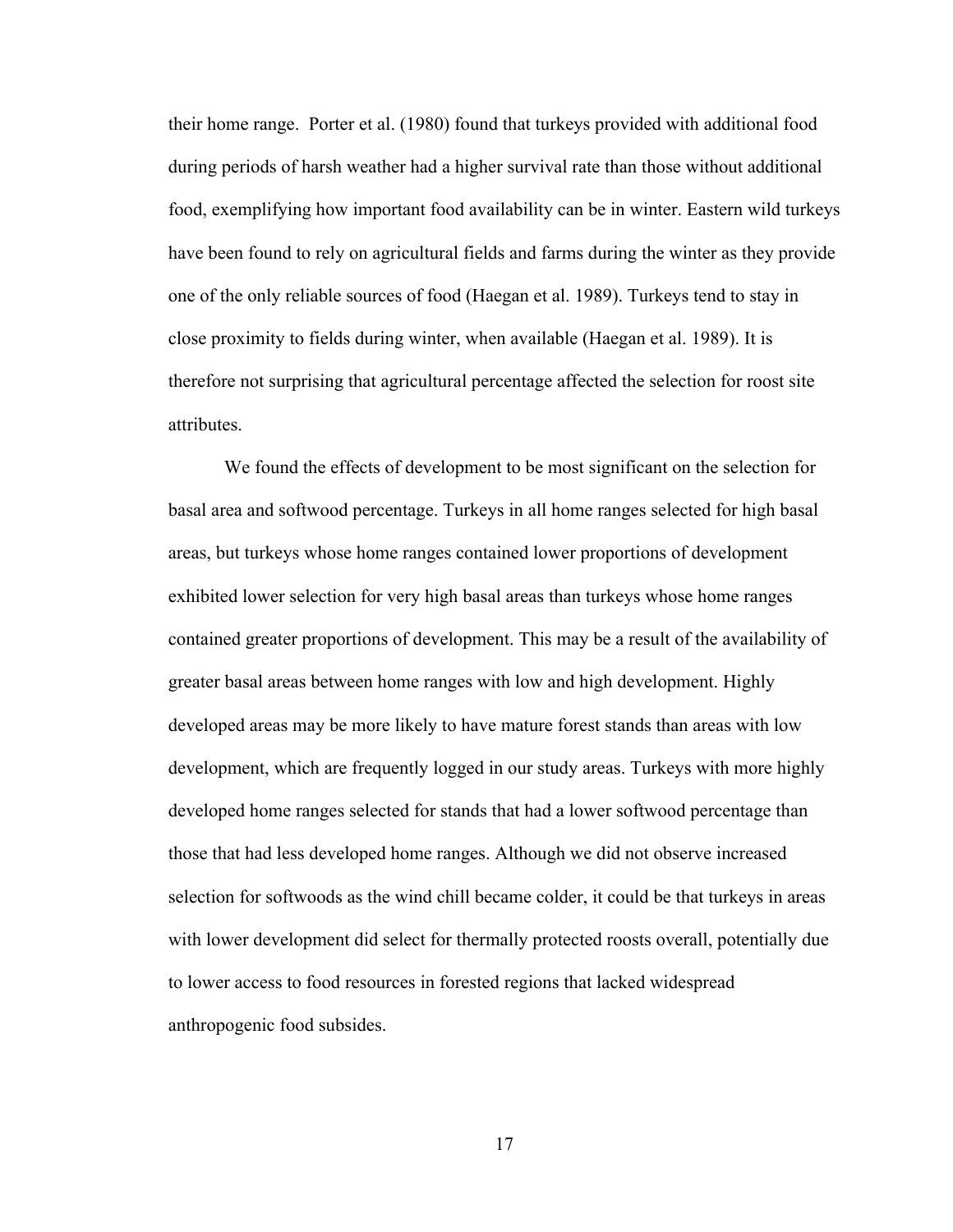Our study was presented with some limitations that may have influenced our results. For example, we could not identify the individual trees turkeys selected for roosting. Determining this would have resulted in more fine scale data about roost site use, but also would have resulted in a vastly smaller data set due to time constraints associated with field sampling. Indeed, some past studies that have identified individual roost trees have relatively few data points (Kilpatrick et al. 1988). While our study had a large volume of roost points, these points came from 18 unique home ranges, which is a fairly moderate sample size and we recognize that our inferences are restricted to this modest number of individual turkeys. Our study relied on LiDAR derived maps, a first for wild turkey roosting studies, and any error present in the LiDAR data could have been carried over to our results. Given the large number of roost points collected across a large area we believe that error present in the LiDAR layers may have added some statistical noise to our results, but systematic bias was unlikely. However, we assume a lack of bias associated with the LiDAR data. These maps restricted our ability to determine forest composition beyond hardwood-softwood, which is problematic as it is likely that certain species of trees were selected for more strongly than others. Access to maps with other forest metrics may allow future studies to create more refined resource selection models. The land cover maps we used detailed areas of development and agriculture, but combined many distinct land cover types associated with each category. Developed areas were a combination of residential, commercial, and industrial, while agricultural areas were a combination of various forms of agricultural land use. The different types of cover in each broad category likely do not have equal effects on turkey habitat selection, and this may have affected our results in some way.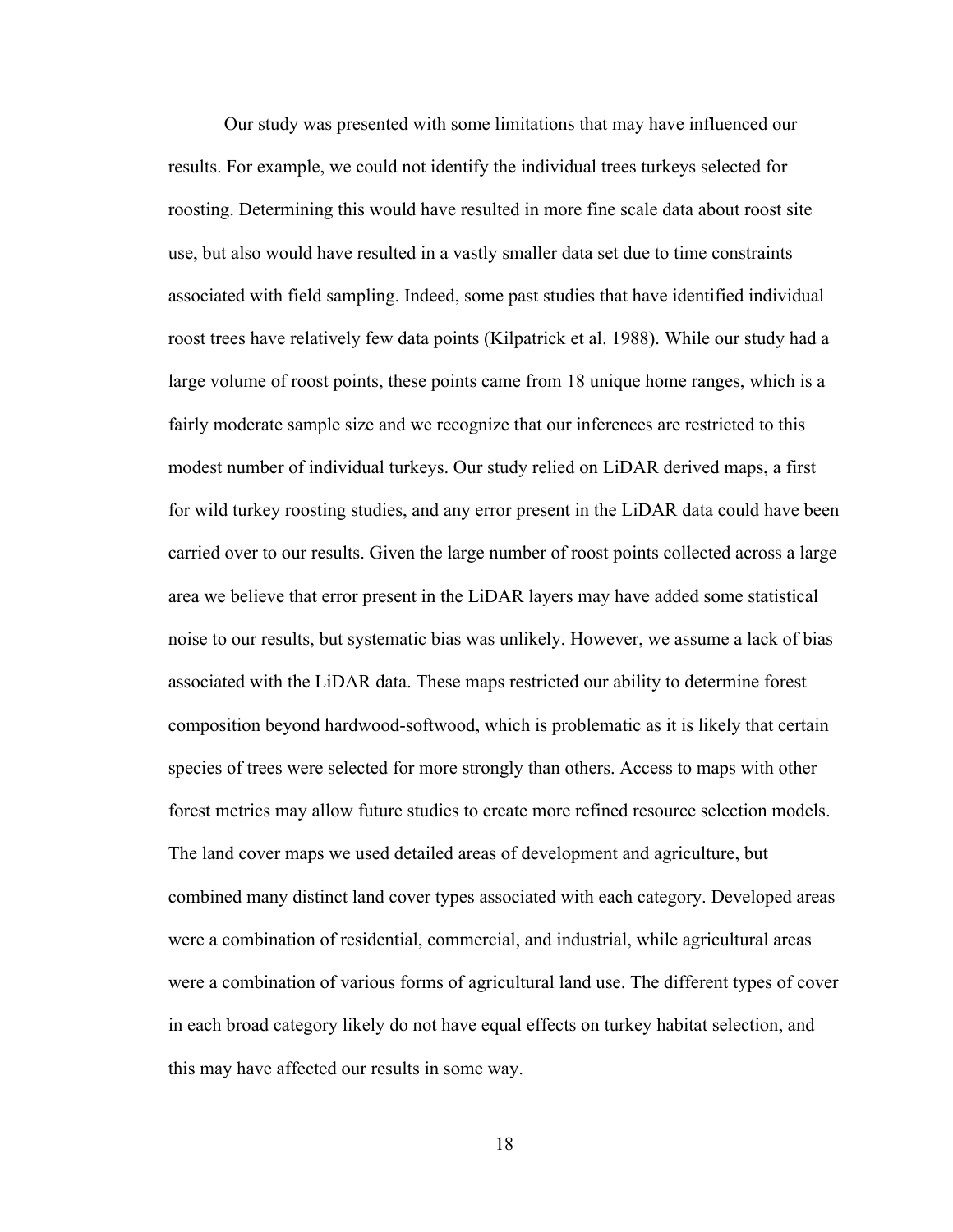#### MANAGEMENT IMPLICATIONS

Our results suggest that roosting sites are not likely to limit northward turkey range expansion. Selection for specific types of roost sites did not increase during periods of severe weather, suggesting that the presence or absence of specific roost characteristics may not limit expansion to colder regions. Our results also suggest that while there are general trends in winter turkey roost selection in regards to the site attributes we analyzed, this selection can be altered based on the land cover composition within individual home ranges. This may be important to consider when managing for turkey roost sites in different land cover types. In general, areas being managed for wild turkey roosts should have stands with high basal area and tall trees. The selection for softwood percentage varied more strongly based on land cover, so management for this attribute should be more case-specific. In general, land cover composition may be important to consider when managing for wild turkey roost sites.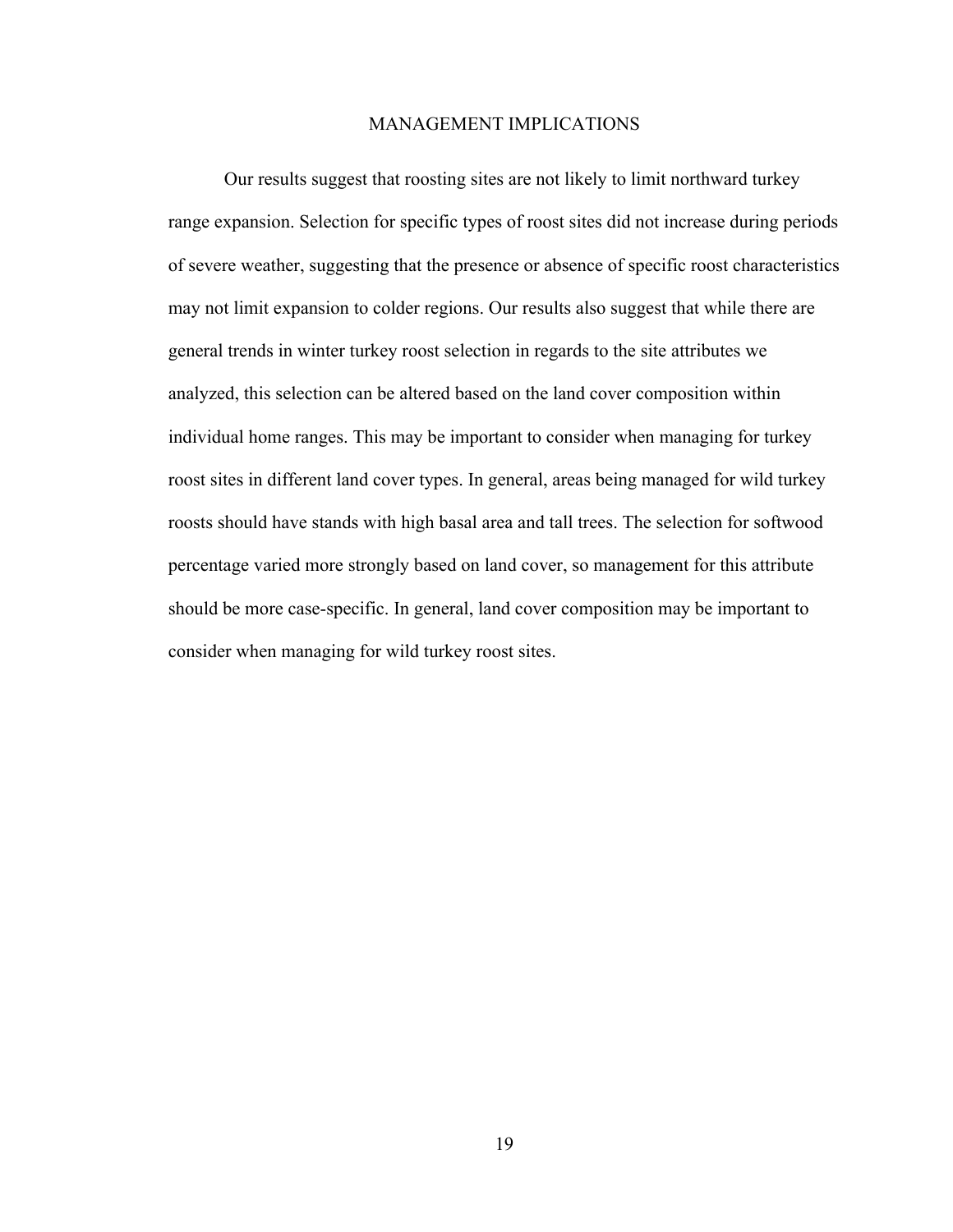## FIGURES AND TABLES

**Table 1.** Correlation matrices for all weather variables: average wind speed (AWND), precipitation (PRCP), snow fall (SNOW), snow depth (SNWD), average temperature (TAVG), maximum temperature (TMAX), and minimum temperature (TMIN). Given high correlations among some variables  $(R>0.6)$ , only precipitation, average wind speed, and minimum temperature were used. Weather data were from the NOAA local climatological database for the Bangor International Airport during the winters of 2018 and 2019.

|              |                                                 | AWND PRCP SNOW SNWD TAVG TMAX TMIN |  |      |         |
|--------------|-------------------------------------------------|------------------------------------|--|------|---------|
|              | <b>AWND</b> 1 0.17 0.26 -0.03 0.13 -0.07 0.26   |                                    |  |      |         |
|              | <b>PRCP</b> 0.17 1 0.48 0.22 0.14 0.14 0.13     |                                    |  |      |         |
|              | <b>SNOW</b> 0.26 0.48 1 0.27 0.05 -0.07 0.14    |                                    |  |      |         |
| $SNWD -0.03$ |                                                 | $0.22$ $0.27$ 1 $-0.10$ $-0.09$    |  |      | $-0.16$ |
|              | <b>TAVG</b> 0.13 0.14 0.05 -0.10 1 0.89         |                                    |  |      | 0.90    |
|              | <b>TMAX</b> $-0.07$ 0.14 $-0.07$ $-0.09$ 0.89 1 |                                    |  |      | 0.69    |
|              | <b>TMIN</b> $0.26$ $0.13$ $0.14$ $-0.16$ $0.9$  |                                    |  | 0.69 | 1       |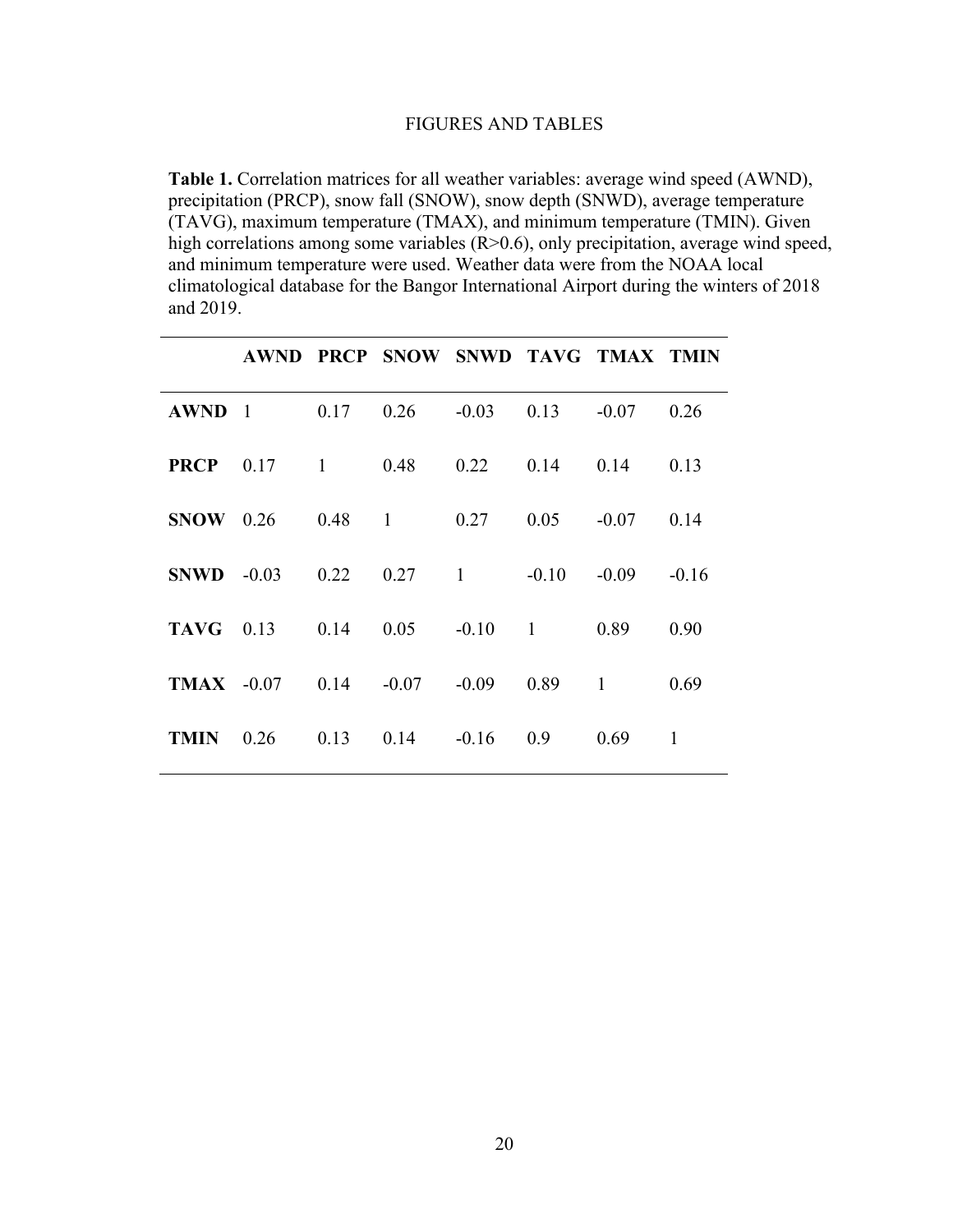**Table 2.** Correlation matrices for all forest stand covariates: softwood percentage, basal area, height, and distance to the forest edge, as measured at wild turkey roost site locations and random locations located within wild turkey home ranges. Roost locations and home ranges were collected from GPS-marked wild turkeys monitored in central Maine during 2018 and 2019. R>0.6 indicates high correlation.

|                                          | <b>Softwood</b><br>percentage | <b>Basal</b><br>Area | Height  | <b>Distance</b><br>to Forest<br>Edge |
|------------------------------------------|-------------------------------|----------------------|---------|--------------------------------------|
| <b>Softwood</b><br>percentage            | 1                             | $-0.09$              | $-0.23$ | 0.12                                 |
| <b>Basal Area</b>                        | $-0.09$                       | 1                    | 0.60    | 0.31                                 |
| <b>Height</b>                            | $-0.23$                       | 0.60                 | 1       | 0.21                                 |
| <b>Distance to</b><br><b>Forest Edge</b> | 0.12                          | 0.31                 | 0.21    | 1                                    |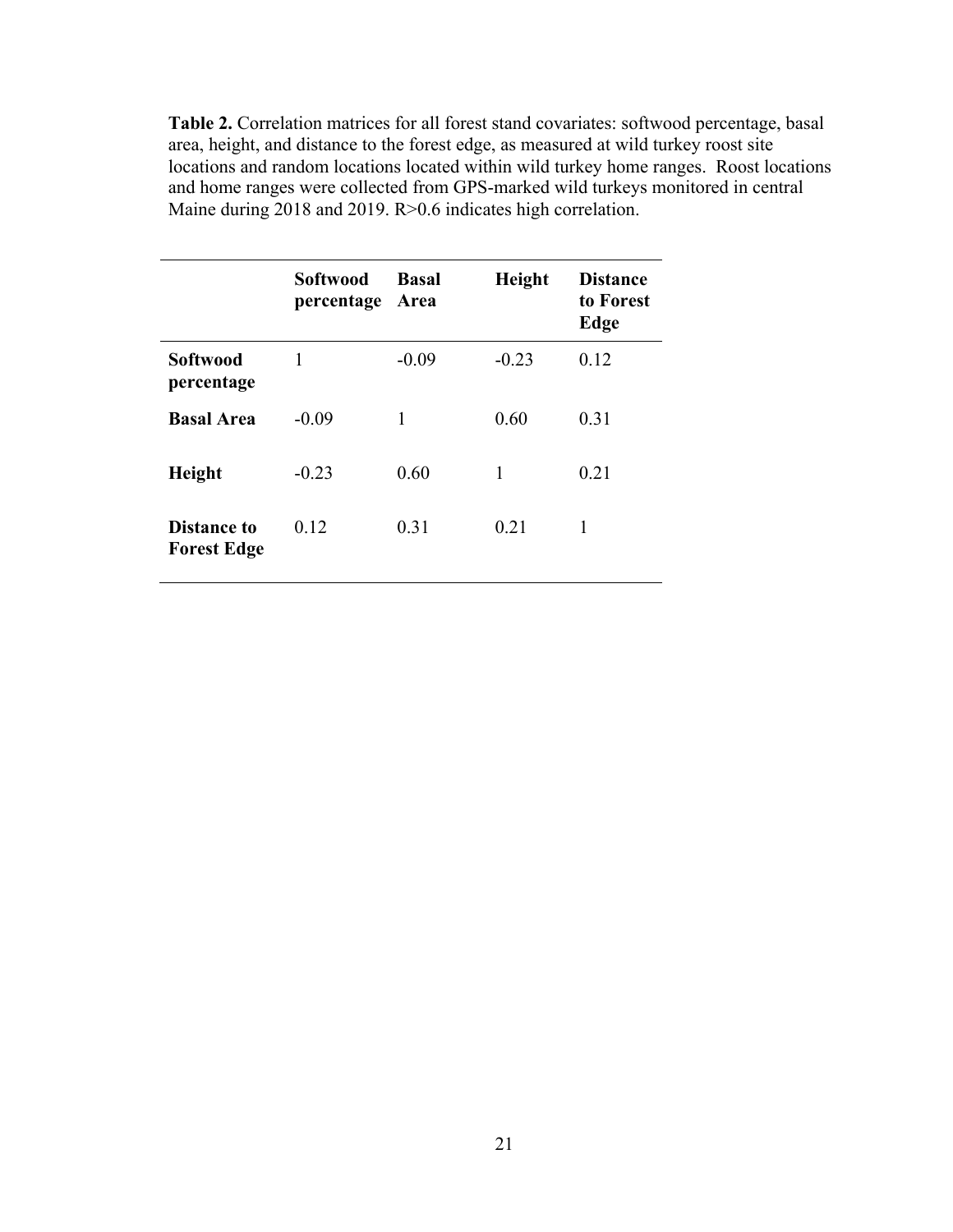|                                          |                 | Std.         |         |             |
|------------------------------------------|-----------------|--------------|---------|-------------|
|                                          | <b>Estimate</b> | <b>Error</b> | z value | $Pr(>= z )$ |
| (Intercept)                              | $-1.61$         | 0.33         | $-4.86$ | 1.15E-06    |
| Height.z                                 | 0.23            | 0.10         | 2.36    | 0.02        |
| I(Height. $z^2$ )                        | $-0.07$         | 0.06         | $-1.19$ | 0.23        |
| Agriculture                              | $-4.34$         | 1.62         | $-2.68$ | 0.01        |
| Basal area.z                             | 0.78            | 0.11         | 7.40    | 1.38E-13    |
| I(Basal area. $z^2$ )                    | $-0.28$         | 0.07         | $-3.94$ | 8.24E-05    |
| Development                              | 0.04            | 0.02         | 1.79    | 0.07        |
| Softwood %.z                             | $-0.20$         | 0.10         | $-2.02$ | 0.04        |
| I(Softwood %.z^2)                        | $-0.39$         | 0.08         | $-4.85$ | 1.26E-06    |
| Distance to edge.z                       | 0.19            | 0.11         | 1.80    | 0.08        |
| I(Distance to edge. $z^2$ )              | $-0.42$         | 0.09         | $-4.60$ | 4.30E-06    |
| Height.z:Agriculture                     | 0.90            | 0.61         | 1.48    | 0.14        |
| I(Height. $z^2$ ): Agriculture           | 0.93            | 0.34         | 2.73    | 0.01        |
| Basal area.z:Development                 | 0.02            | 0.01         | 1.84    | 0.07        |
| I(Basal area. $z^2$ ):Development        | $-0.02$         | 0.01         | $-2.56$ | 0.01        |
| Development:Softwood %.z                 | $-0.02$         | 0.01         | $-2.49$ | 0.01        |
| Development:I(Softwood %.z^2)            | $-0.02$         | 0.01         | $-3.42$ | 0.00        |
| Agriculture: Distance to edge.z          | $-2.39$         | 0.72         | $-3.31$ | 0.00        |
| Agriculture: I(Distance to edge. $z^2$ ) | 2.12            | 0.52         | 4.06    | 4.89E-05    |

**Table 3.** Beta estimates, standard errors, and P-values for covariates in the final model (Table 4).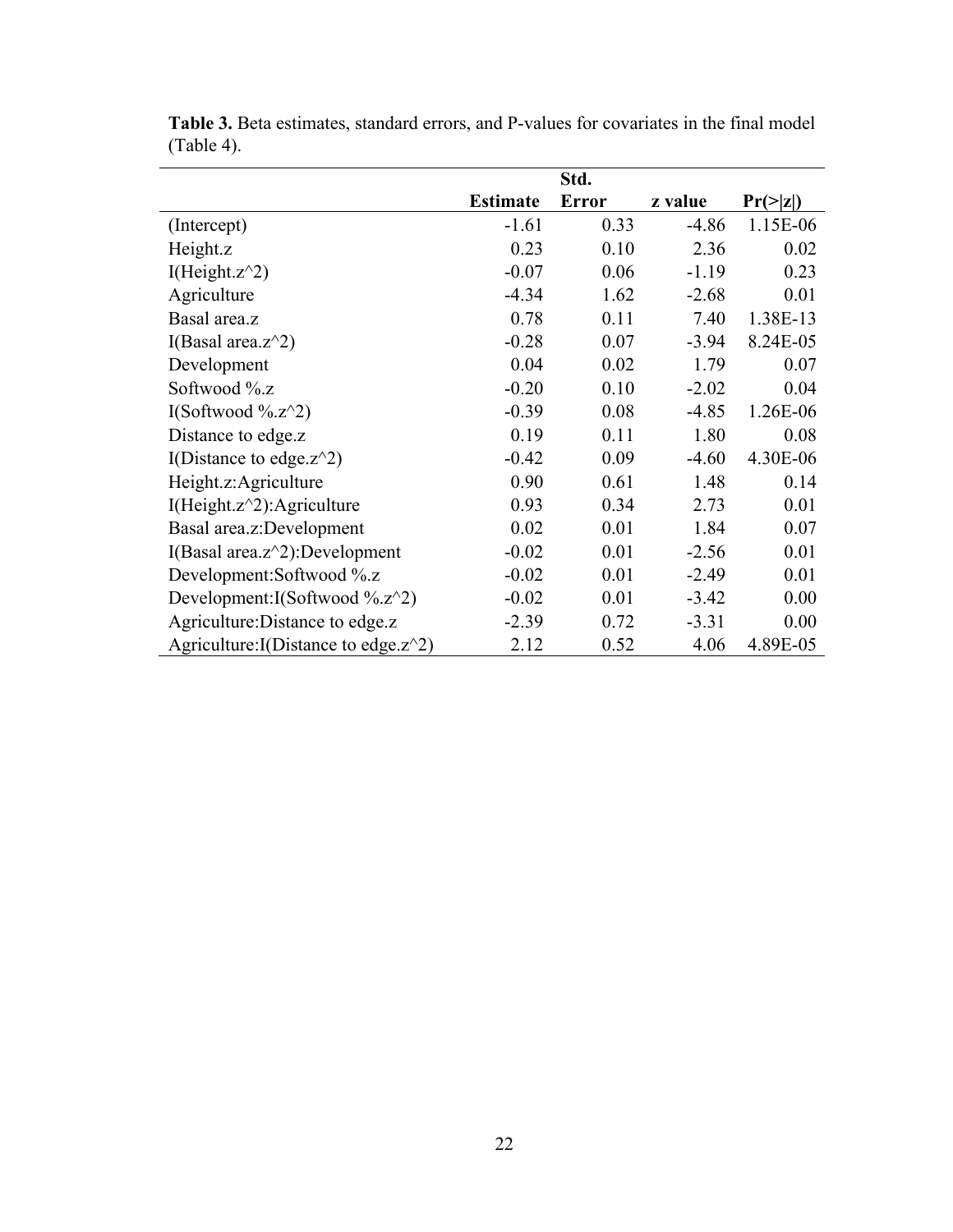| <b>Model</b>               | K              | <b>AICc</b> | <b>AAICc</b> | Wt   | <b>CumltvWt</b> |
|----------------------------|----------------|-------------|--------------|------|-----------------|
| Agriculture*Height^2       | $\tau$         | 4469.63     | 0.00         | 0.69 | 0.69            |
| Development*Basal area^2   | 7              | 4472.88     | 3.25         | 0.14 | 0.82            |
| Height                     | 3              | 4474.90     | 5.27         | 0.05 | 0.87            |
| Development*Height         | 5              | 4475.54     | 5.92         | 0.04 | 0.91            |
| Height <sup>^2</sup>       | $\overline{4}$ | 4476.12     | 6.49         | 0.03 | 0.93            |
| Agriculture*Height         | 5              | 4477.1      | 7.47         | 0.02 | 0.95            |
| Development*Height^2       | 7              | 4477.67     | 8.04         | 0.01 | 0.96            |
| Precipitation*Height       | 5              | 4477.79     | 8.16         | 0.01 | 0.97            |
| Wind chill*Height^2        | 7              | 4478.54     | 8.91         | 0.01 | 0.98            |
| Wind chill*Height          | 5              | 4478.54     | 8.91         | 0.01 | 0.99            |
| Agriculture*Basal area^2   | 7              | 4478.92     | 9.29         | 0.01 | 1.00            |
| Precipitation*Height^2     | 7              | 4480.92     | 11.29        | 0.00 | 1.00            |
| Basal area <sup>^2</sup>   | $\overline{4}$ | 4486.48     | 16.85        | 0.00 | 1.00            |
| Precipitation*Basal area^2 | 7              | 4488.81     | 19.18        | 0.00 | 1.00            |
| Wind chill*Basal area^2    | 7              | 4491.03     | 21.40        | 0.00 | 1.00            |
| Agriculture*Basal area     | 5              | 4494.33     | 24.71        | 0.00 | 1.00            |
| Development*Basal area     | 5              | 4497.85     | 28.22        | 0.00 | 1.00            |
| Basal area                 | 3              | 4501.77     | 32.14        | 0.00 | 1.00            |
| Precipitation*Basal area   | 5              | 4503.62     | 33.99        | 0.00 | 1.00            |
| Wind chill*Basal area      | 5              | 4505.30     | 35.67        | 0.00 | 1.00            |

**Table 4.** AICc, delta AICc, AICc weight, and cumulative AICc weight scores for all candidate models. The number of variables per model is represented by K. The best model for each covariate (height, basal area, softwood percentage, and distance to the forest edge) was included in a final model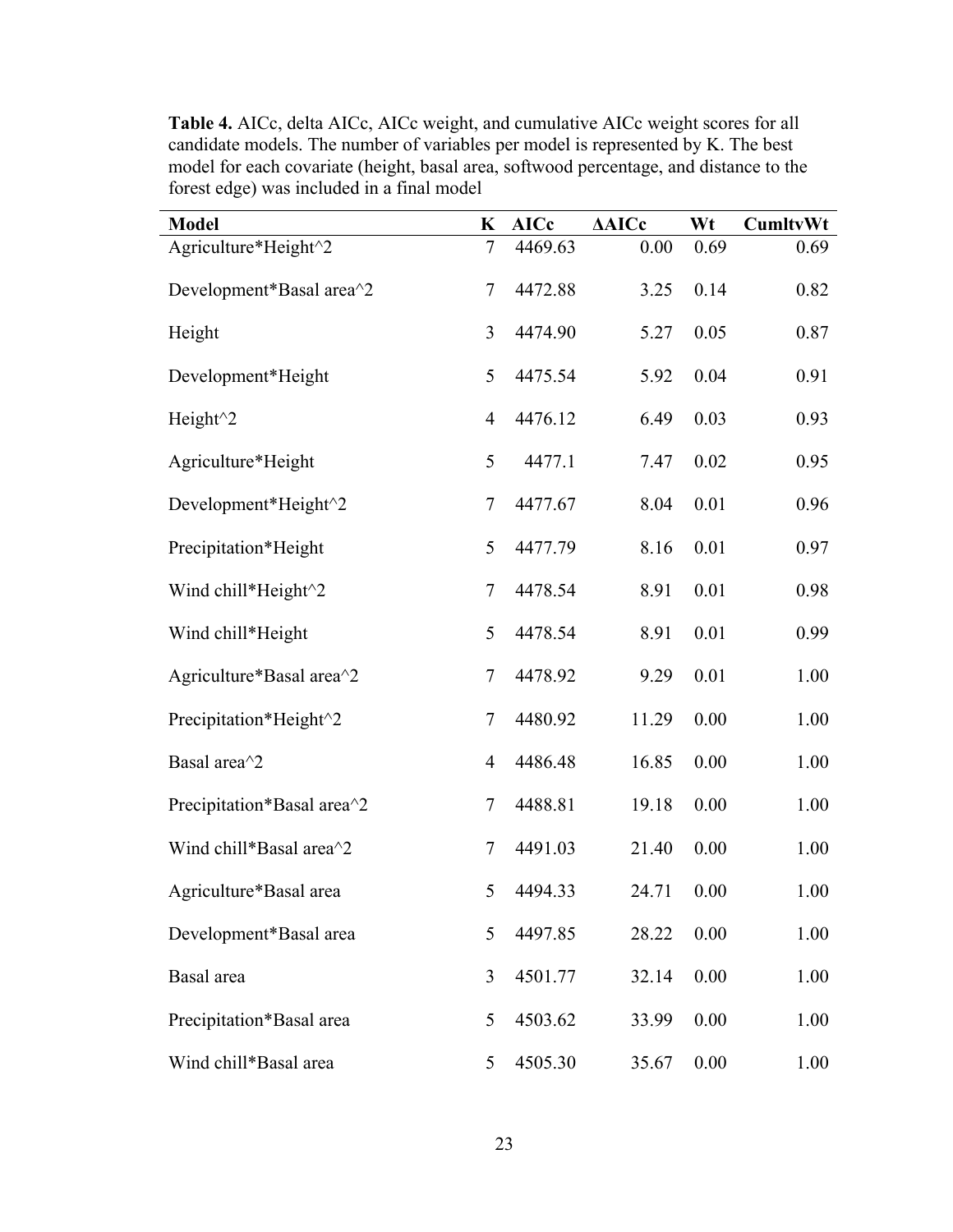# **Table 4 continued**

| <b>Model</b>                        |                | <b>AICc</b> | <b>AAICc</b> | Wt   | CumltvWt |
|-------------------------------------|----------------|-------------|--------------|------|----------|
|                                     |                |             |              |      |          |
| Development*Softwood percentage^2   | $\tau$         | 4635.10     | 165.47       | 0.00 | 1.00     |
| Agriculture*Distance^2              | $\tau$         | 4636.07     | 166.45       | 0.00 | 1.00     |
| Development*Distance^2              | $\tau$         | 4646.30     | 176.67       | 0.00 | 1.00     |
| Development*Softwood percentage     | 5              | 4653.68     | 184.05       | 0.00 | 1.00     |
| Wind chill*Distance^2               | $\tau$         | 4654.23     | 184.60       | 0.00 | 1.00     |
| Distance <sup>^2</sup>              | $\overline{4}$ | 4659.15     | 189.52       | 0.00 | 1.00     |
| Agriculture*Softwood percentage^2   | $\tau$         | 4660.11     | 190.48       | 0.00 | 1.00     |
| Wind chill*Softwood percentage^2    | $\tau$         | 4660.26     | 190.64       | 0.00 | 1.00     |
| Softwood percentage^2               | $\overline{4}$ | 4661.48     | 191.85       | 0.00 | 1.00     |
| Agriculture*Softwood percentage     | 5              | 4662.89     | 193.26       | 0.00 | 1.00     |
| Softwood percentage                 | 3              | 4663.29     | 193.66       | 0.00 | 1.00     |
| Precipitation*Distance^2            | $\tau$         | 4664.91     | 195.28       | 0.00 | 1.00     |
| Wind chill*Softwood percentage      | 5              | 4665.46     | 195.83       | 0.00 | 1.00     |
| Precipitation*Softwood percentage^2 | $\tau$         | 4665.79     | 196.16       | 0.00 | 1.00     |
| Precipitation*Softwood percentage   | 5              | 4666.99     | 197.36       | 0.00 | 1.00     |
| Wind chill*Distance                 | 5              | 4699.96     | 230.33       | 0.00 | 1.00     |
| Development*Distance                | 5              | 4702.30     | 232.67       | 0.00 | 1.00     |
| Null                                | $\overline{2}$ | 4703.70     | 234.07       | 0.00 | 1.00     |
| Distance                            | 3              | 4704.51     | 234.88       | 0.00 | 1.00     |
| Agriculture*Distance                | 5              | 4704.79     | 235.16       | 0.00 | 1.00     |
| Precipitation*Distance              | 5              | 4708.33     | 238.70       | 0.00 | 1.00     |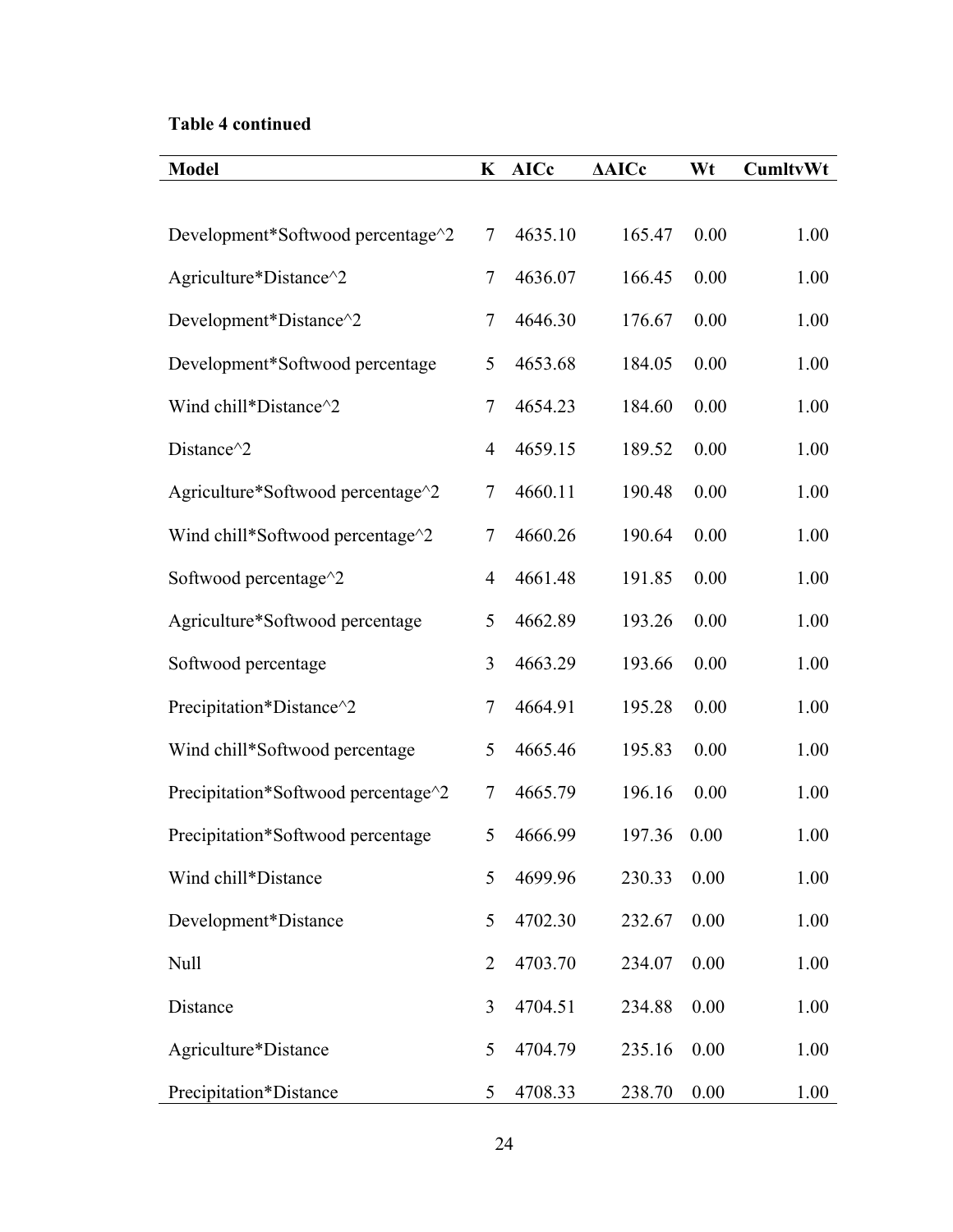| <b>Models</b>                 | <b>Combined AICc WT</b> |
|-------------------------------|-------------------------|
| Landscape effect interactions | 0.89                    |
| Weather effect interactions   | 0.03                    |
| Linear                        | 0.05                    |
| Quadratic                     | 0.03                    |
| Null                          | 0                       |

**Table 5.** Combined AICc weights for the four model types run, as well as the null model.

**Table 6.** Mean**,** Standard error (SD), 95% confidence intervals (95%), upper 95% confidence interval limits (Upper), and lower 95% confidence interval limits (Lower) for the four forest metrics analyzed: tree height, basal area, softwood percentage, and distance to forest edge compared between used roost sites and randomly generated points (Available). Roost locations and home ranges were collected from GPS-marked wild turkeys monitored in central Maine during 2018 and 2019

|           |                             | Mean  | <b>SD</b> | 95%  | <b>Upper</b> | Lower |
|-----------|-----------------------------|-------|-----------|------|--------------|-------|
| Used      | Height $(m)$                | 15.84 | 2.52      | 0.19 | 2.71         | 2.4   |
|           | Basal area $(m^2/Ha)$       | 25.85 | 7.91      | 0.6  | 8.51         | 7.31  |
|           | Softwood percentage         | 19.02 | 10.72     | 0.82 | 11.53        | 9.9   |
|           | Distance to forest edge (m) | 55.14 | 36.78     | 2.8  | 39.57        | 33.98 |
| Available | Height $(m)$                | 14.34 | 3.43      | 0.07 | 3.51         | 3.36  |
|           | Basal area $(m^2/Ha)$       | 21.28 | 9.02      | 0.19 | 9.21         | 8.83  |
|           | Softwood percentage         | 20.89 | 12.27     | 0.26 | 12.52        | 12.01 |
|           | Distance to forest edge (m) | 59.41 | 49.72     | 1.04 | 50.75        | 48.68 |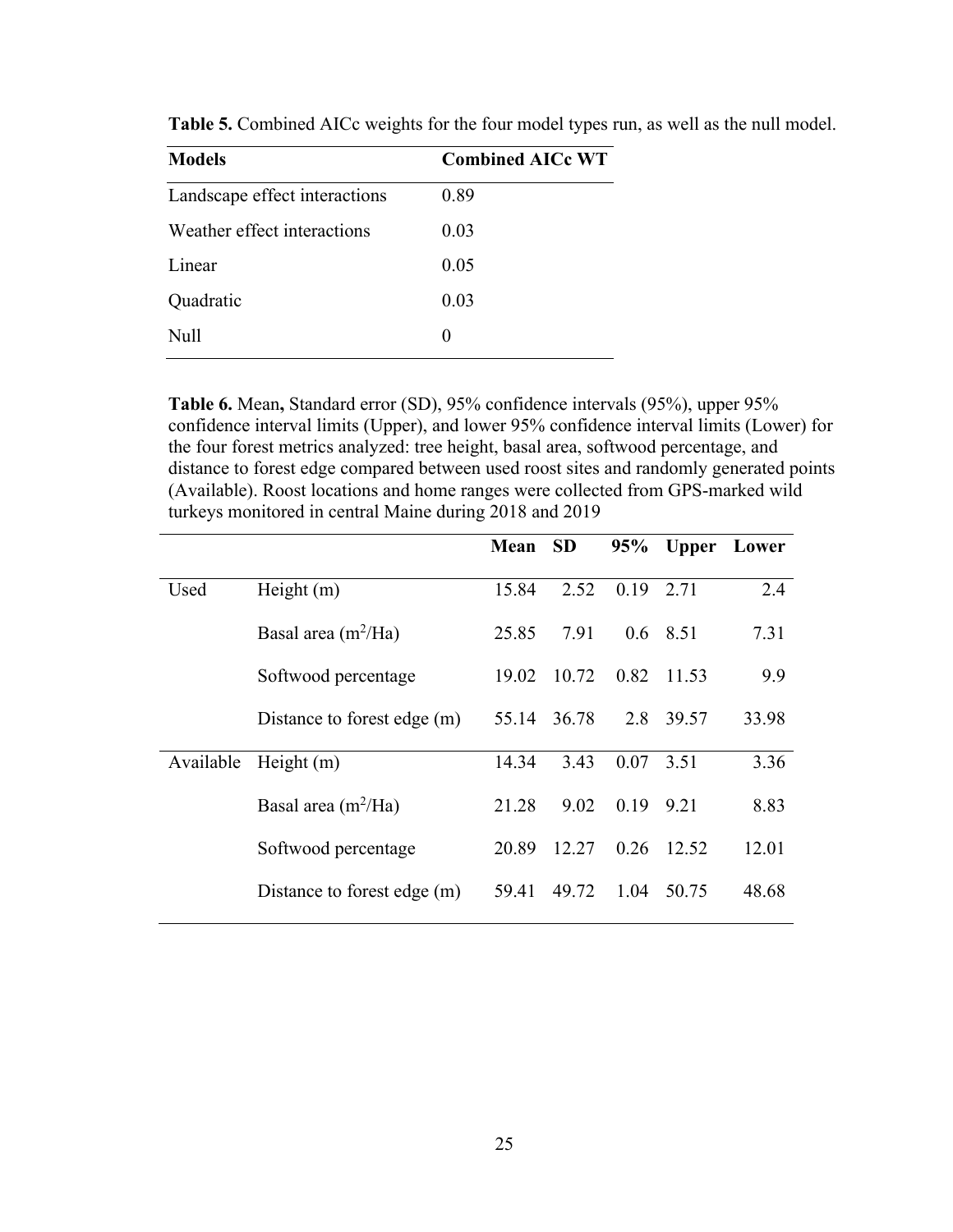

**Figure 1.** Map of the study area. This study was conducted in Penobscot County, Maine, USA. Captures occurred in three study areas: western, central, and eastern. The western area was centered around Exeter, Corinth, and Charleston, the central area was centered around Old Town, Orono, Bangor, and Hampden, and the eastern area was centered around Greenfield.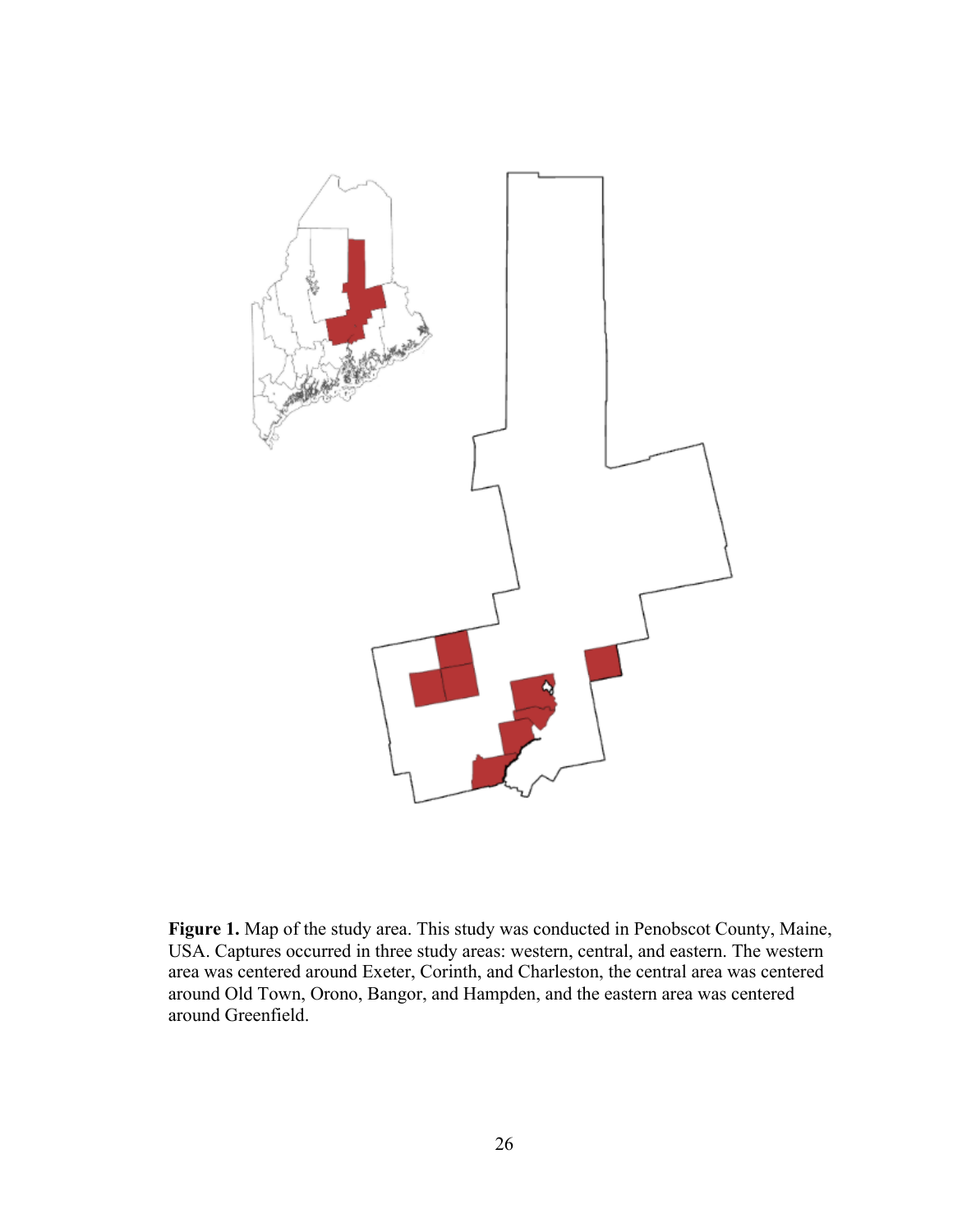

Figure 2. The minimum temperature corresponding to each day from January through April 2019. These data were used to help inform when to define the end of the winter season. Linear increase in temperature began around March 15<sup>th</sup> and is indicated by the vertical line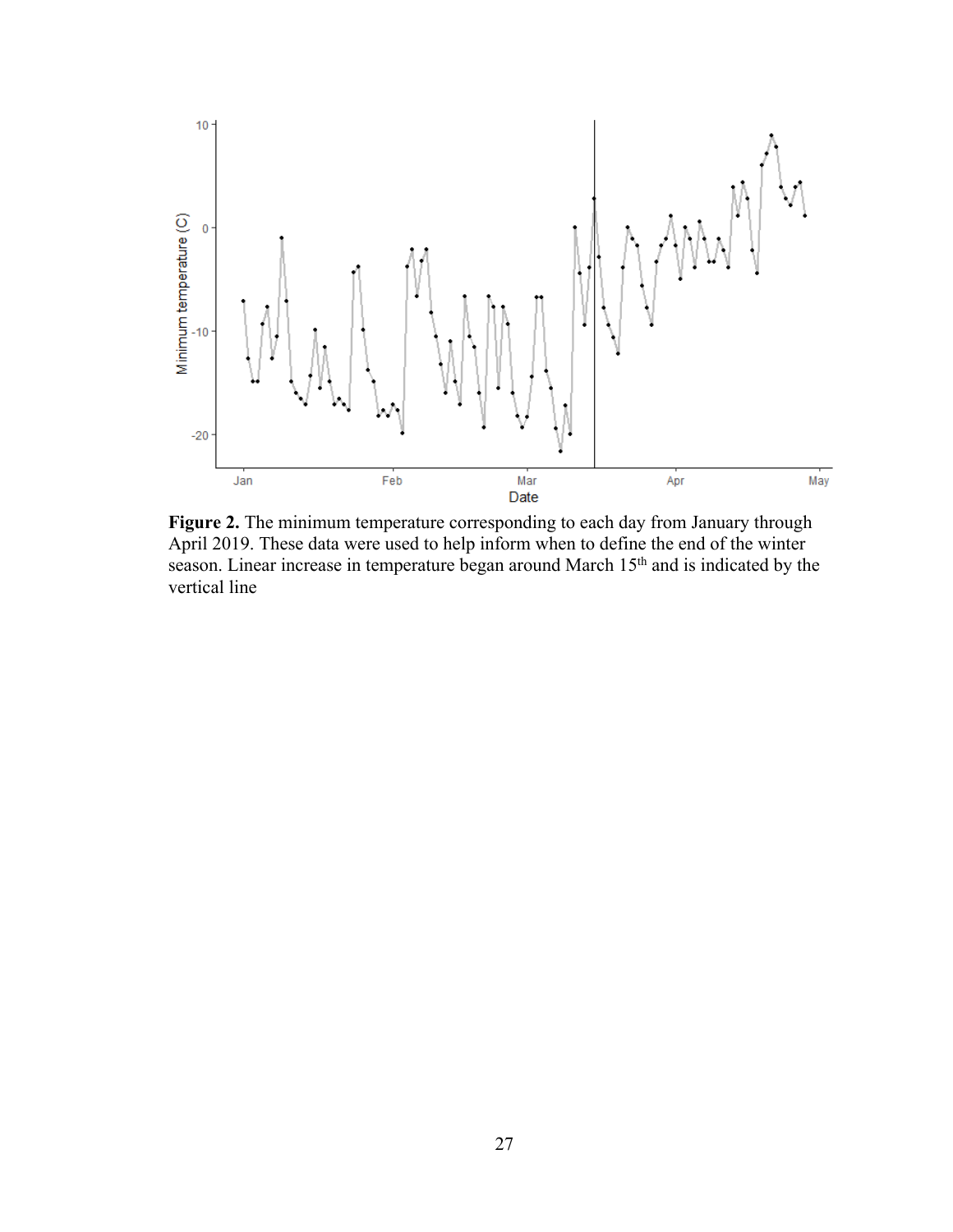

**Figure 3.** An example 95% home range with roost and random points included. Roost points are indicated by diamonds and random points are indicated by circles. Random points were set at minimum 12.7 meters apart and were not generated in areas with no forest metric data.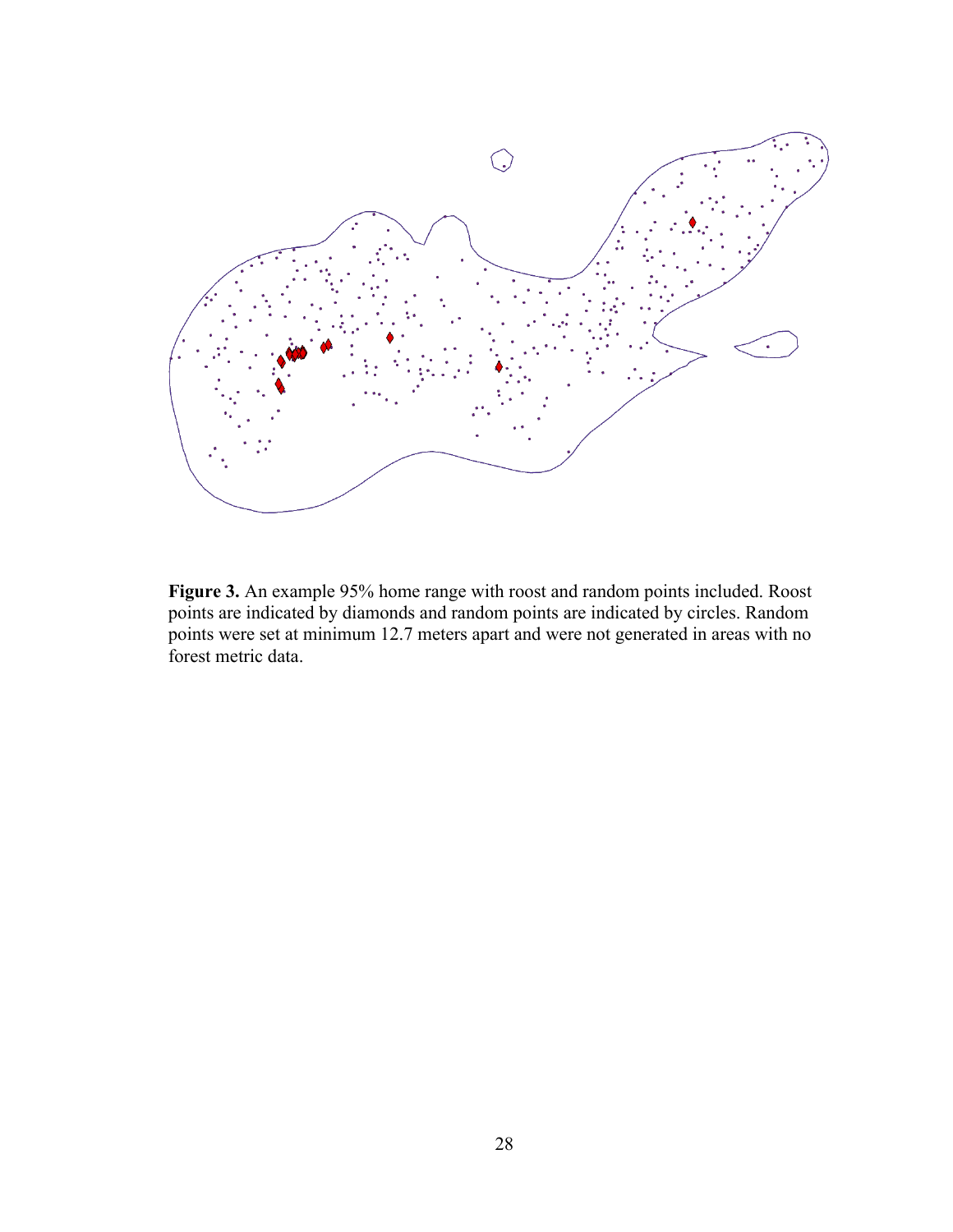

**Figure 4.** Relative selection for each covariate: average height (A), Distance to the forest edge (B), softwood percentage (C), and basal area (D). The best supported model for each covariate include an interactive effect with either agriculture or development. The effects of agriculture were best supported for height and distance to forest edge and the effects of development were best supported for basal area and softwood percentage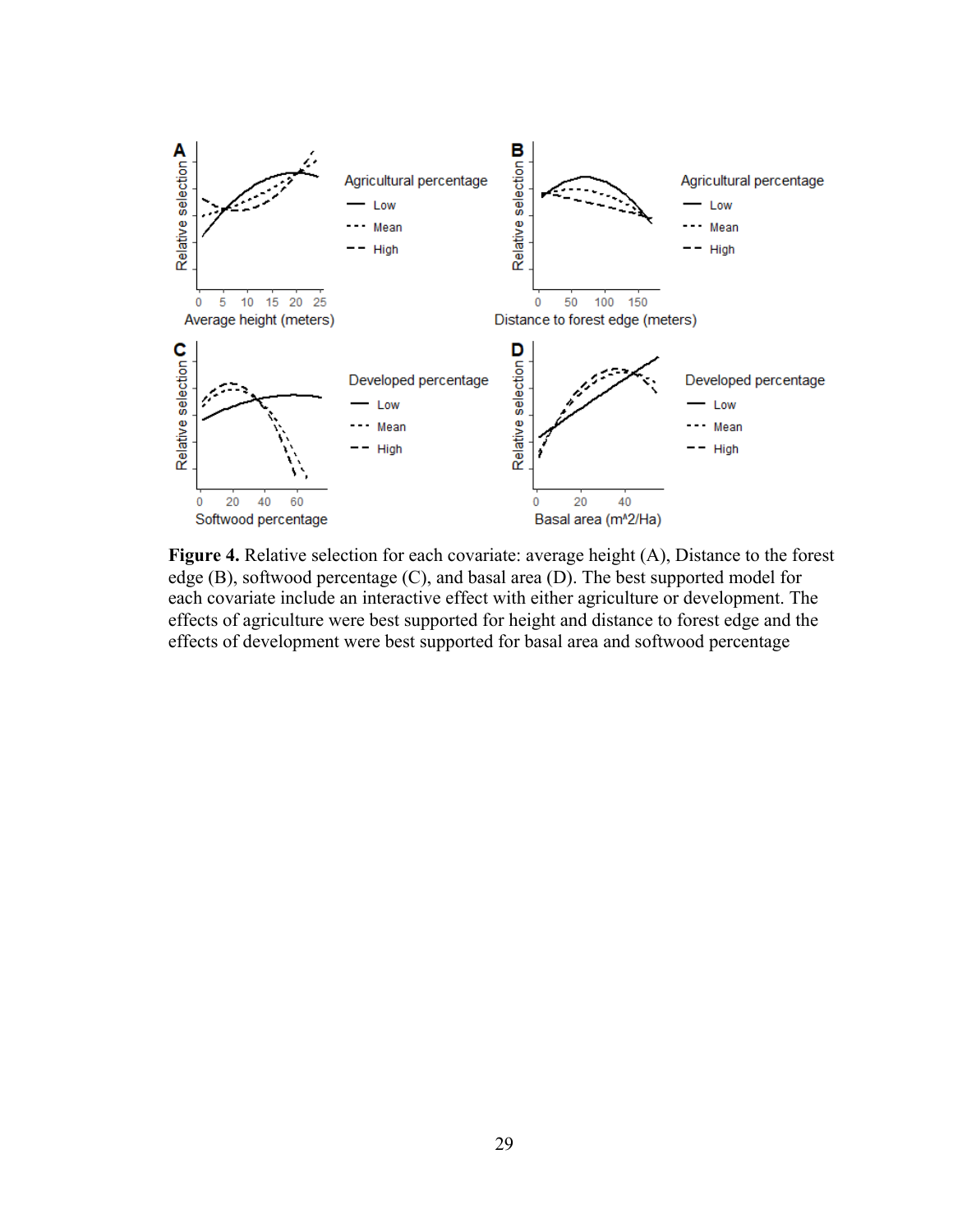#### WORKS CITED

Akaike, H. 1987. Factor analysis and AIC. Psychometrika, 52(3): 317-332.

- Ashton, K. G. 2002. Patterns of within‐species body size variation of birds: strong evidence for Bergmann's rule. Global Ecology and Biogeography, 11: 505-523.
- Ayrey, E., S. Fraver, J. A. Kershaw Jr, L.S. Kenefic, D. Hayes, A. R. Weiskittel, and B. E. Roth. 2016. Layer Stacking: A novel algorithm for individual forest tree segmentation from LiDAR point clouds. Canadian Journal of Remote Sensing, 43: 16-27.
- Bates, D., M. Maechler, B. Bolker, and S. Walker. 2015. Fitting linear mixed-effects models using lme4. Journal of Statistical Software, 67: 1-48.
- Boeker, E. L., and V. E. Scott. 1969. Roost tree characteristics for Merriam's turkey. The Journal of Wildlife Management, 33: 121.
- Bortner, J. B., and J. W. Bennett. 1980. Observations of wild turkey winter range at Snake Mountain, Vermont. Trans. Northeastern Sect. Wildl. Soc., 37:243-248. Cited from Schroeder et al. 1985.
- Burnham, K. P., and D. R. Anderson. 2002. Model selection and multimodel inference. Colorado State University, Fort Collins, Colorado, USA.
- Chamberlain, M., B. Leopold, and L. Burger. 2000. Characteristics of roost sites of adult wild turkey females. The Journal of Wildlife Management, 64: 1025-1032.
- Craft, R. A. 1986. Characteristics and use of wild turkey roost sites in southcentral South Dakota. Thesis. South Dakota State University.
- Fontaine, J. J., and T. E. Martin. 2006. Parent birds assess nest predation risk and adjust their reproductive strategies. Ecology Letters, 9: 428-434.
- Fuller, A. K., S. M. Spohr, D. J. Harrison, and F. A. Servello. 2013. Nest survival of wild turkeys *Meleagris gallopavo silvestris* in a mixed-use landscape: influences at nest-site and patch scales. Wildlife Biology, 19: 138-146.
- Gonnerman, M., S. Shea, P. Kamath, E. Blomberg, and K. Sullivan. 2019. Unpublished Technical Report.
- Guthrie, D. J., M. E. Byrne, J. B. Hardin, C. O. Kochanny, K. L. Skow, R. T. Snelgrove, M. J. Butler, M. J. Peterson, M. J. Chaimberlain, and B. A. Collier. 2011. Evaluation of a global positioning system backpack transmitter for wild turkey research. The Journal of Wildlife Management, 75: 539-547.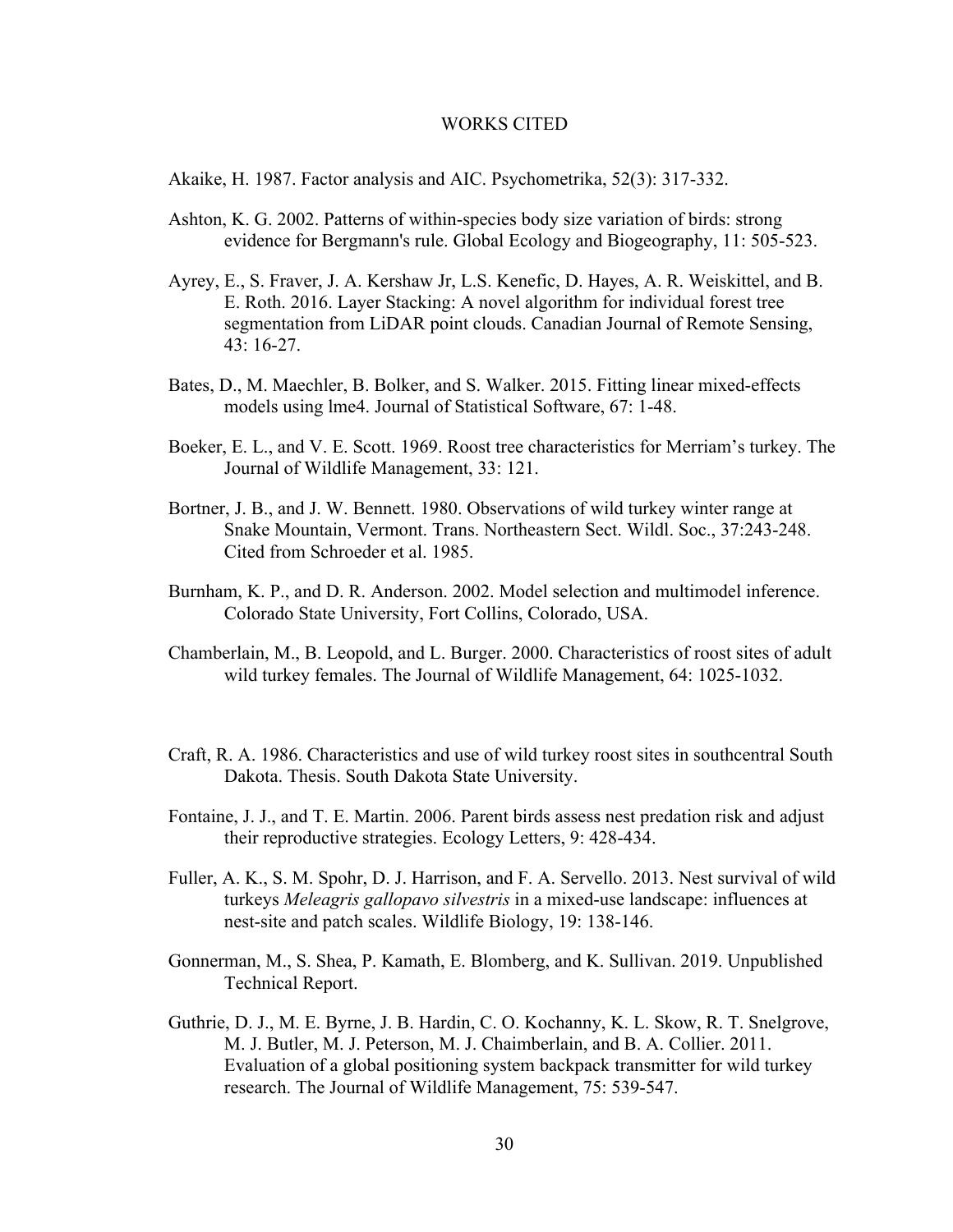- Haegen, W. M. V., M. W. Sayre, and W. E. Dodge. 1989. Winter use of agricultural habitats by wild turkeys in Massachusetts. The Journal of Wildlife Management, 53: 30.
- Haroldson, K. J., M. L. Svihel, R. O. Kimmel, and M. R. Riggs. 1998. Effect of winter temperature on wild turkey metabolism. The Journal of Wildlife Management, 62: 299.
- Holbrook, H. T., M. R. Vaughan, and P. T. Bromley. 1987. Wild turkey habitat preferences and recruitment in intensively managed piedmont forests. The Journal of Wildlife Management, 51: 182.
- Johnson, R. J., and M. M. Beck. 1988. Influence of shelterbelts on wildlife management and biology. Agriculture, Ecosystems & Environment, 22: 301-335.
- Kane, D. F., R. O. Kimmel, and W. E. Faber. 2007. Winter survival of wild turkey females in central Minnesota. The Journal of Wildlife Management, 71: 1800- 1807.
- Kilpatrick, H. J., T. Husband, and C. Pringle. 1988. Winter roost site characteristics of eastern wild turkeys. The Journal of Wildlife Management, 52: 461–463.
- Kölzsch, A., M. Neefjes, J. Barkway, G. J. D. M. Müskens, F. van Langevelde, W. F. de Boer, H. H. T. Prins, B. H. Cresswell, and B. A. Nolet. 2016. Neckband or backpack? Differences in tag design and their effects on GPS/accelerometer tracking results in large waterbirds. Animal Biotelemetry, 4:13
- Kranstauber, B., R. Kays, S. Lapoint, M. Wike, and K. Safi. 2012. A dynamic Brownian bridge movement model to estimate utilization distributions for heterogeneous animal movements. Journal of Animal Ecology 81:738-746
- Kuehny, G., B. Hendrickson, S. Kimbrough, J. Kaplan. 2014. Bulky badger heat retention: the relationship between surface area to volume ratios and thermoregulation. Journal of Introductory Biology Investigations, 1.
- Leman, C. P., D. J. Thompson, and M. A. Rumble. 2010. Ground roost resource selection for Merriam's wild turkeys. Journal of Wildlife Management, 74: 295-299.
- Lotek. Pinpoint GPS VHF for birds and bats. < lotek.com/products/pinpoint-gps-vhf/>. Accessed 21 Nov 2019.
- Mackey, D. L. 1984. Roosting habitat of Merriam's turkeys in south-central Washington. The Journal of Wildlife Management, 48: 1377.
- Meiri, S., and T. Dayan. 2003. On the validity of Bergmann's rule. Journal of Biogeography, 30: 331-351.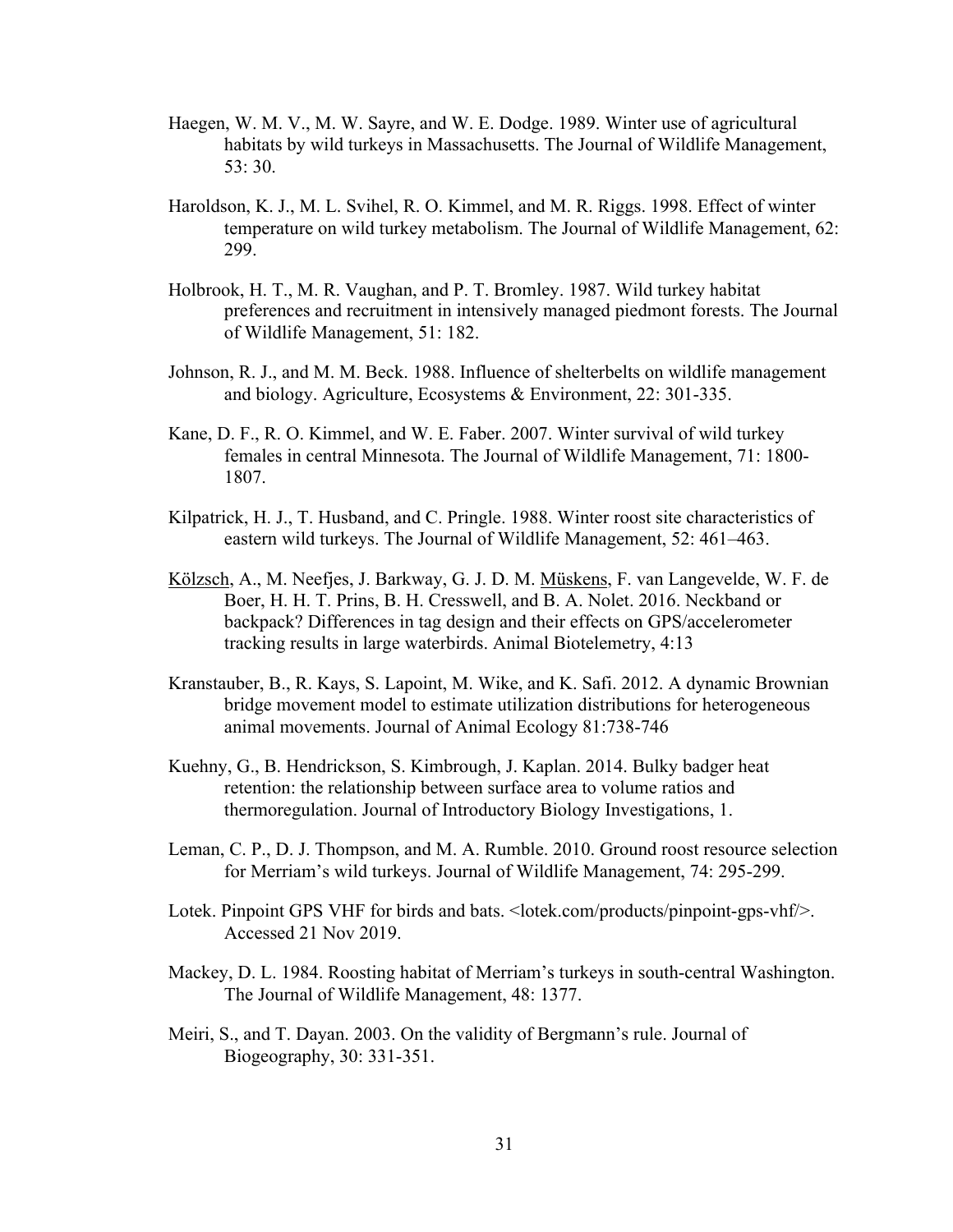- Menzies, A. K., Q. M. R. Webber, D. E. Baloun, L. P. McGuire, K. A. Muise, D. Coté, S. Tinkler, and C. K. R. Willis. 2016. Metabolic rate, latitude and thermal stability of roosts, but not phylogeny, affect rewarming rates of bats. Physiology & Behavior, 164: 361-368.
- Merrick, M. J., J. L. Koprowski, and C. Wilcox. 2013. Into the third dimension: benefits of incorporating LiDAR data in wildlife habitat models. In: Gottfried, Gerald J.; Ffolliott, Peter F.; Gebow, Brooke S.; Eskew, Lane G.; Collins, Loa C. Merging science and management in a rapidly changing world: Biodiversity and management of the Madrean Archipelago III and 7th Conference on Research and Resource Management in the Southwestern Deserts; 2012 May 1-5; Tucson, AZ. Proceedings. RMRS-P-67. Fort Collins, CO: U.S. Department of Agriculture, Forest Service, Rocky Mountain Research Station. p. 389-395.
- Niedzielski, B., and J. Bowman. 2015. Survival and cause-specific mortality of the female eastern wild turkey at its northern range edge. Wildlife Research, 41: 545- 551.
- Northrup, J. M., M. B. Hooten, C. R. Anderson Jr, and G. Wittenmyer. 2013. Practical guidance on characterizing availability in resource selection functions under a use–availability design. Ecology, 94: 1456-1463.
- Pollentier, C. D., R. S. Lutz, and S. D. Hull. 2014. Survival and productivity of eastern wild turkey females in contrasting landscapes in Wisconsin. Journal of Wildlife Management, 78: 985-996.
- Porter, W.F., R. D. Tangen, G. C. Nelson, and D. A. Hamilton. 1980. Effects of corn food plots on wild turkeys in the upper Mississippi valley. The Journal of Wildlife Management. 44: 456-462.
- R Core Team. 2013. R: A language environment for statistical computing. R Foundation for Statistical Computing, Vienna, Austria. http://www.R-project.org/
- Rumble, M. A., and S. H. Anderson. 1996. Microhabitats of Merriam's turkeys in the Black Hills, South Dakota. Ecological Applications, 6: 326–334.
- Rumble, M. A. 1992. Roosting habitat of Merriam's turkeys in the Black Hills, South Dakota. The Journal of Wildlife Management, 56: 750.
- Schroeder, R. L. 1985. Habitat suitability index models: eastern wild

turkey. U.S. Fish and Wildlife Service. Biological report 82

Scott, V. E., and E. L. Boeker. 1977. Responses of Merriam's turkey to pinyon-juniper control. Journal of Range Management, 30: 220.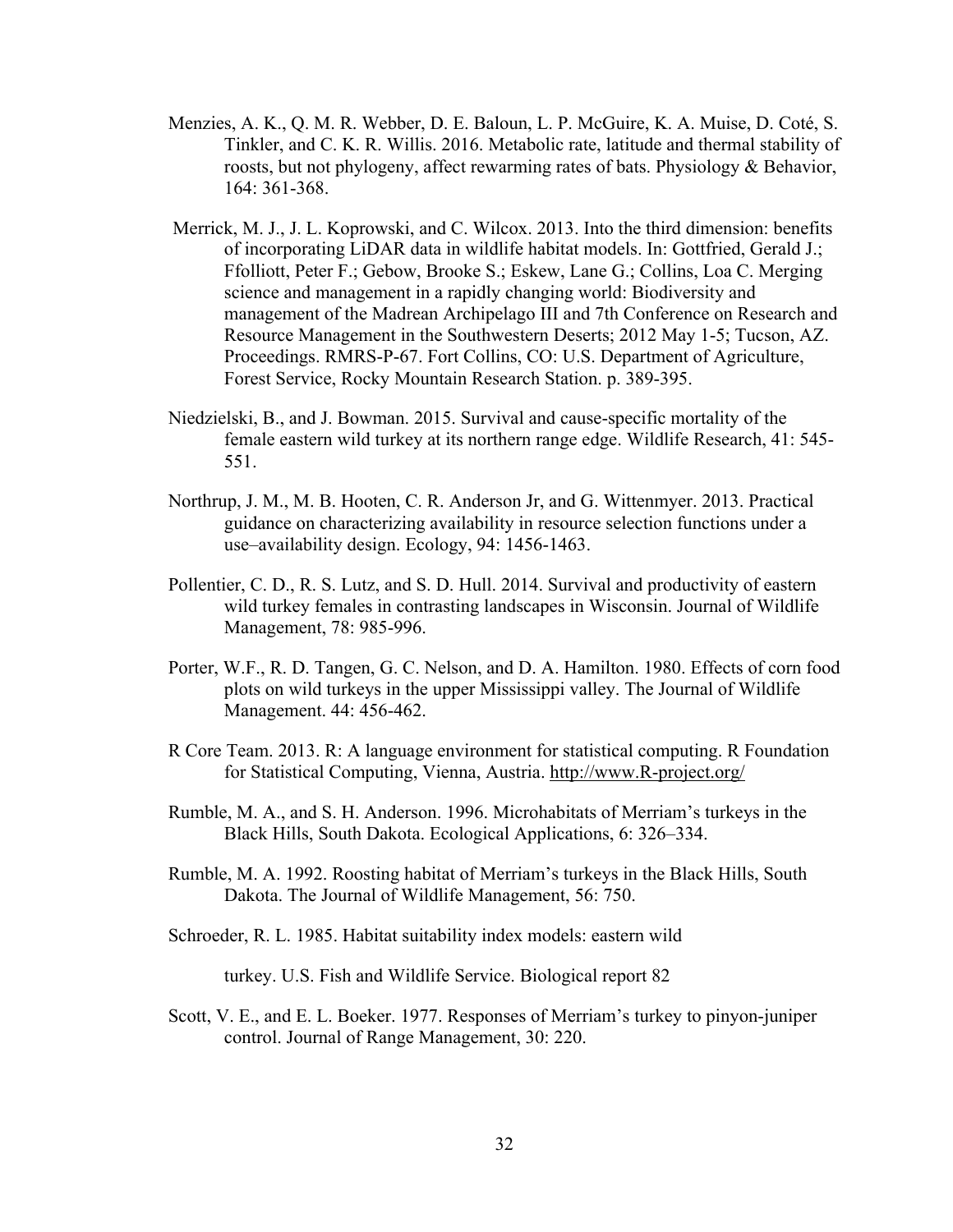- Sergio, F., L. Marchesi, and P. Pedrini. 2003. Spatial refugia and the coexistence of a diurnal raptor with its intraguild owl predator. Journal of Animal Ecology, 72: 232-245.
- Thompson III, F. R., and E. K. Fritzell. 1988. Ruffed grouse winter roost site preference and influence on energy demands. The Journal of Wildlife Management, 52: 454- 460.
- Van Beest, F. M., B. Van Moorter, and J. M. Milner. 2012. Temperature-mediated habitat use and selection by a heat-sensitive northern ungulate. Animal Behaviour, 84: 723-735.